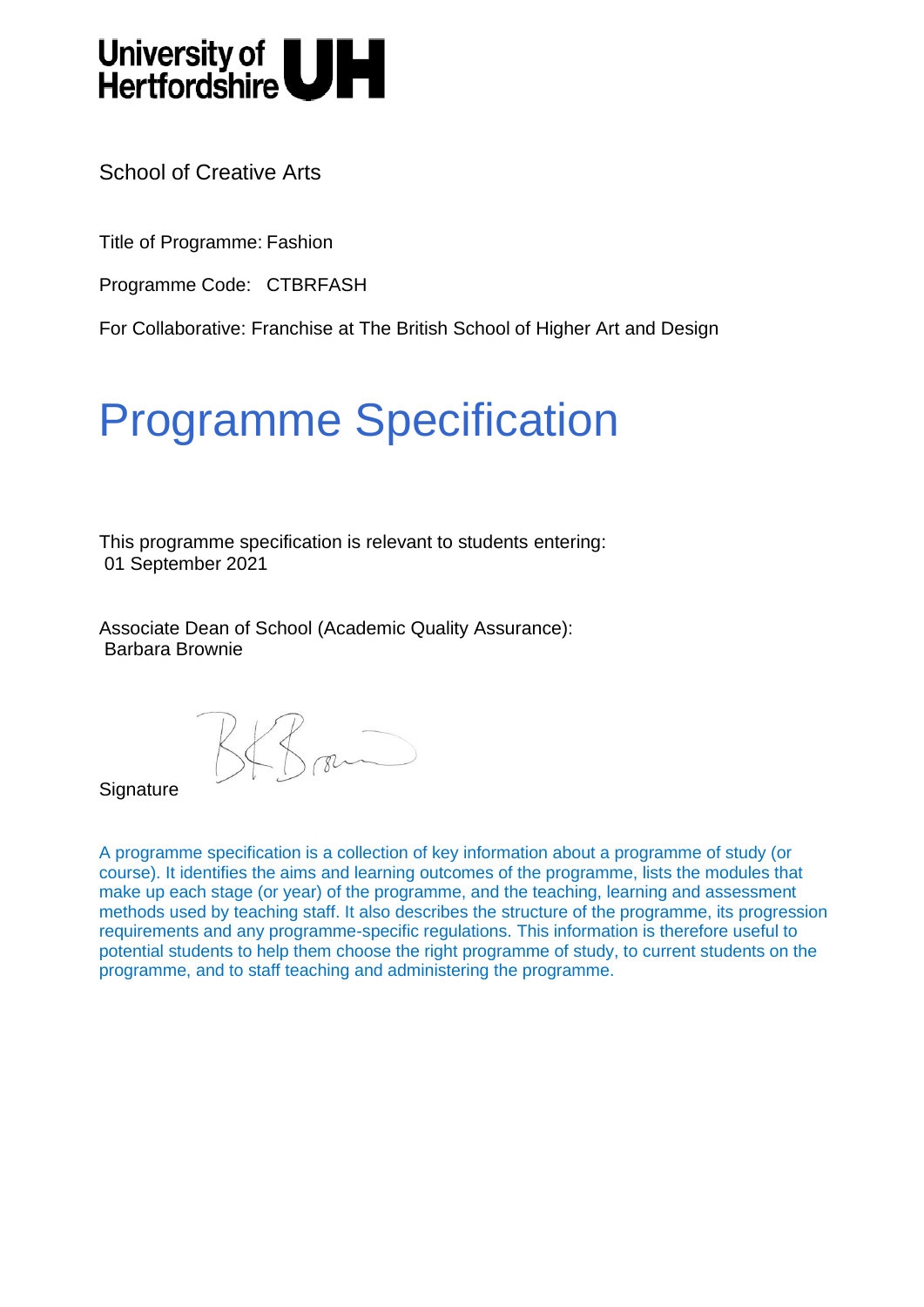#### **Summary of amendments to the programme:**

| <b>Section</b> | <b>Amendment</b> |
|----------------|------------------|
|                |                  |
|                |                  |
|                |                  |

\_\_\_\_\_\_\_\_\_\_\_\_\_\_\_\_\_\_\_\_\_\_\_\_\_\_\_\_\_\_\_\_\_\_\_\_\_\_\_\_\_\_\_\_\_\_\_\_\_\_\_\_\_\_\_\_\_\_\_\_\_\_\_\_\_\_\_\_\_\_\_\_\_\_\_\_\_

If you have any queries regarding the changes please email [AQO@herts.ac.uk](mailto:AQO@herts.ac.uk)

Bachelor's Programme Specification / November 2020 / AS Review Date June 2021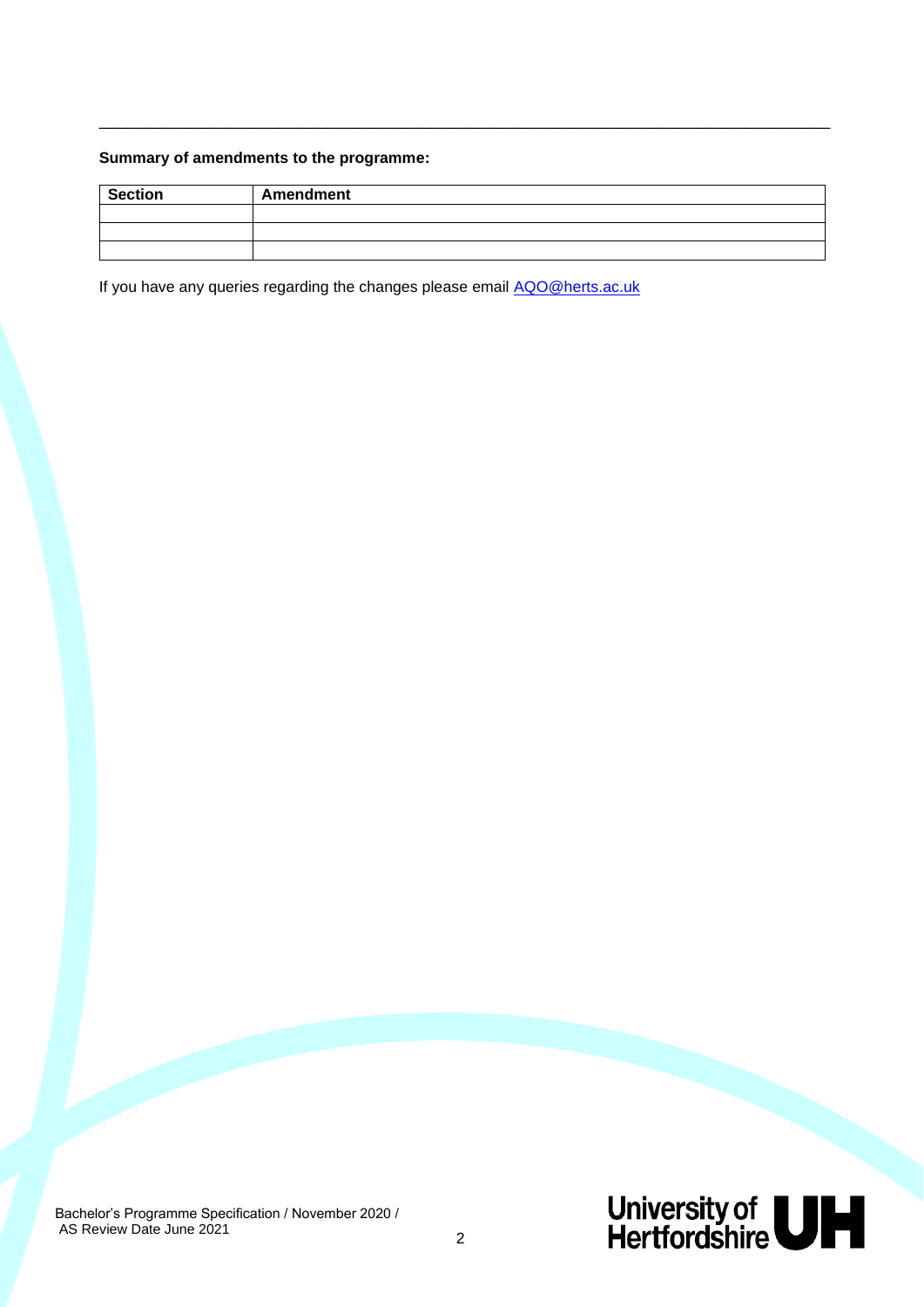### Programme Specification Fashion

This programme specification (PS) is designed for prospective students, enrolled students, academic staff and potential employers. It provides a concise summary of the main features of the programme and the intended learning outcomes that a typical student might reasonably be expected to achieve and demonstrate if he/she takes full advantage of the learning opportunities that are provided. More detailed information on the teaching, learning and assessment methods, learning outcomes and content for each module can be found in Definitive Module Documents (DMDs) and Module Guides.

### Section 1

| <b>Awarding Institution/Body</b>   | Univers        |
|------------------------------------|----------------|
| <b>Teaching Institution</b>        | <b>British</b> |
| <b>University/partner campuses</b> | <b>British</b> |
| Programme accredited by            | Not app        |
| <b>Final Qualification</b>         | BA (Ho         |
| <b>All Final Award titles</b>      | Fashior        |
| (Qualification and Subject)        |                |
| <b>FHEQ level of award</b>         | 6              |
| <b>UCAS code(s)</b>                | Not app        |
| <b>Language of Delivery</b>        | English        |

**Augming Institution** sh School of Higher Art and Design, Moscow sh School of Higher Art and Design, Moscow applicable (Hons) hion Design applicable

#### A. Programme Rationale

The School of Creative Arts, University of Hertfordshire Fashion franchise programme at BHSAD is intended to equip graduates with the knowledge and skills to work in any Fashion business. The learning will prepare students to take up careers in a variety of fashion roles including design, buying, merchandising, strategic marketing, e-commerce, sourcing and allocating, sales and production management. The Fashion Design award is for students whose ambitions lie within the creative side of the fashion and equips students with creative risk taking. Our students study in a spacious and contemporary studio with fantastic facilities and equipment including digital and 3D printers.

This programme is focused on creativity and innovation within an industrial and commercial context. Fashion impacts upon all aspects of our lives and shapes and changes our appreciation and understanding of the world around us. As a student, we develop your skills and knowledge to become a confident fashion learner in a dynamic and exciting environment. We develop your communication, creative and technical skills and prepare you for a career in the Fashion industry.

Students are taught by a highly experienced full-time team supported by specialist technicians in a modern and spacious environment. Student learning is supported by a diverse and exciting range of visiting specialists known for their design, branding, marketing, business and textile knowledge.

Students learn about fashion history and new exciting innovations in contemporary fashion design and develop their fashion awareness and knowledge throughout the course. As well as an involvement with student competitions and live client briefs, where possible an awareness of the 'real world' demands of the profession is supported through visits to design studios, retailers and consultancies. Students also benefit from our relationships with leading companies in Moscow as well as the UK programme's relationships with leading design professionals, that have included Lou Dalton (Lou Dalton), Greg Burne (Big Active), Catherine Scorey (Ted Baker), Mark Bloomfield (Electrobloom), Les Wynn (Xerox), Alison Lloyd (Ally Capellino), Jonathon Barnbrook (Barnbrook Studios) and Sebastian Conran (Conran and Partners).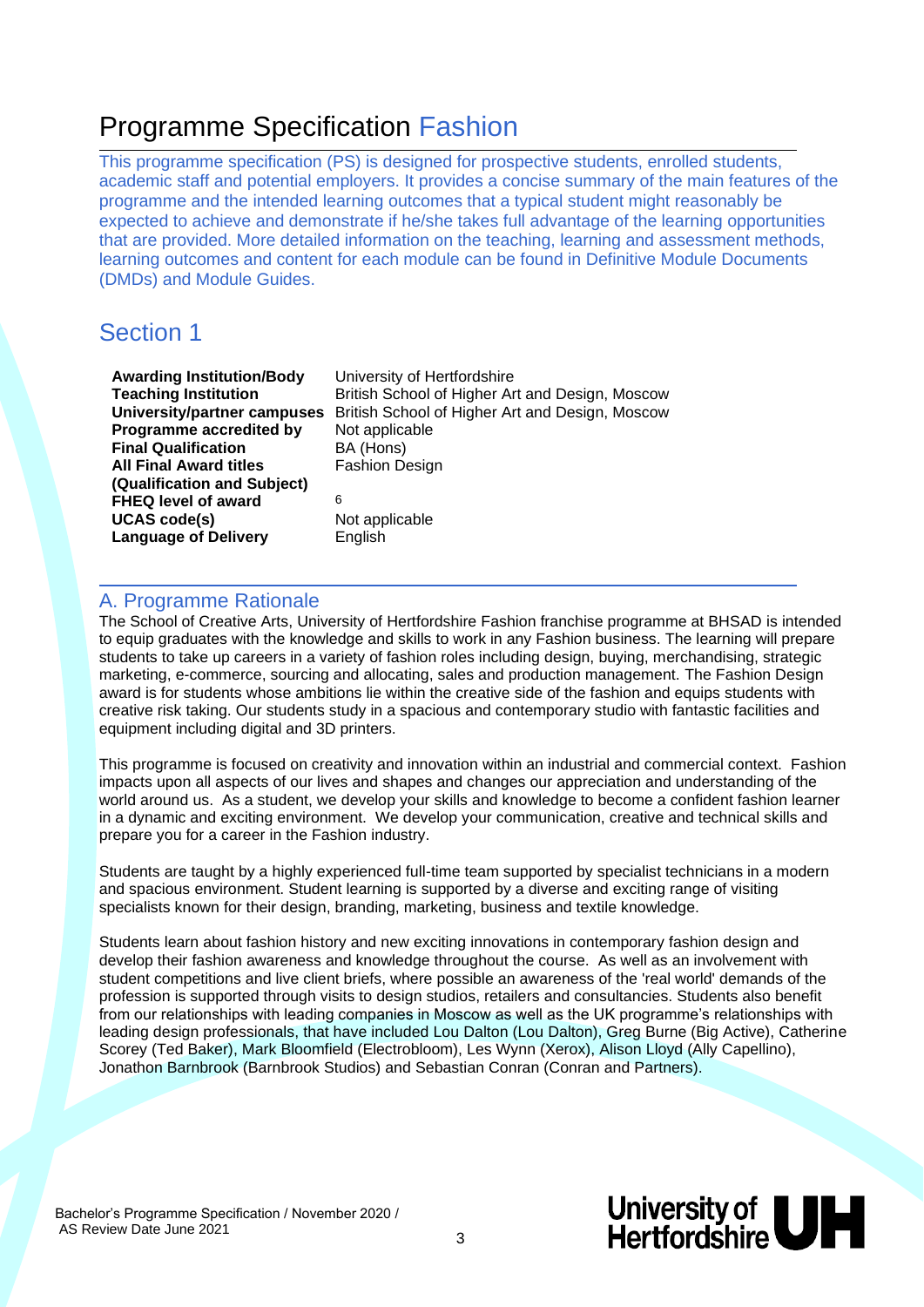The programme has a highly successful track record in securing accredited work placements for its students. With strong industry connections, students will have the chance to work with some of the leading Fashion companies in the world, gaining valuable professional experience and building vital connections for future career prospects.

The option to complete their final year of study at the University of Hertfordshire in the UK is guaranteed to any student meeting the requirements for progression from L5 to L6 study. Students may also choose to undertake their Level 5 studies at the School of Creative Arts in the UK (subject to meeting the requirements for progression from L4 to L5 study) and **either** return to Moscow or remain in the UK to complete their final year of study. The student experience allows for a fully international experience, studying within a large UK university setting, drawing on the resources of the UK and London.

The programme is part of a portfolio of courses run as a franchise partnership between the University of Hertfordshire and the British Higher School of Art and Design in Moscow. The course structure and modules are based on the UK programme. The student experience is intended to bring together a hybrid of the approach of UK art and design education with strengths drawn from the Russian creative industries context and educational traditions.

#### B. Educational Aims of the Programme

The programme has been devised in accordance with the University's graduate attributes of programmes of study as set out in [UPR TL03.](http://sitem.herts.ac.uk/secreg/upr/TL03.htm)

#### **Additionally this programme aims to:**

- Encourage students to work innovatively and creatively using an understanding of the breadth of possibilities offered through fashion practices.
- Foster a systematic understanding of key aspects of fashion including current developments and debates in the discipline.
- Enable students to make reasoned judgements, frame appropriate questions and draw independent conclusions.
- Facilitate an awareness of the practices of fashion in professional; cultural and historical contexts.
- Foster the transferable skills which will enable students to respond to current and future career challenges.
- Equip students with the skills to work professionally in the disciplines related to fashion and contribute creatively in a variety of roles, working independently and as part of multidisciplinary design teams.
- Provide the opportunity, through Critical and Cultural Studies delivered as an integral part of studio projects, for students to develop critical insight into contemporary fashion practices and debates. Students will be able to locate their own work within a wider cultural context, with a clear understanding of the cultural, aesthetic and professional forces that shape contemporary fashion design, using them to reflect on their own practice.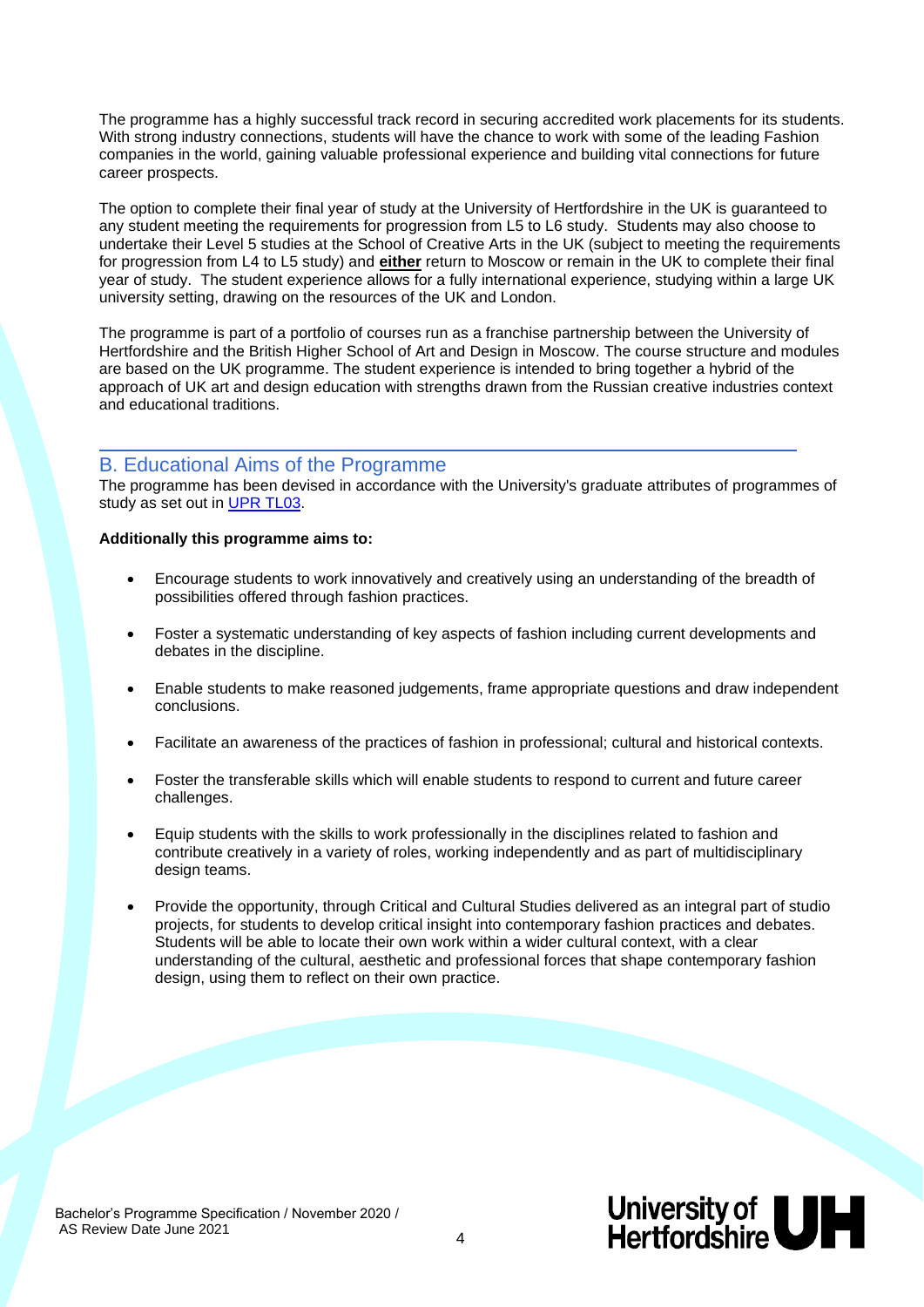- Enable students to communicate effectively to specialist and non-specialist audiences in oral, written and visual forms.
- Prepare students for further academic or professional study by equipping them to initiate and manage an independent course of study.
- Enable the student to explore the marketing communications and commercial contexts of their discipline.
- Enable the student to gain an understanding of marketing and its application and relevance to the creative and cultural industries.

#### C. Intended Learning Outcomes

The programme provides opportunities for students to develop and demonstrate knowledge and understanding, skills and other attributes in the following areas. The programme outcomes are referenced to the QAA benchmark statements for Art and Design and the Frameworks for Higher Education Qualifications of UK Degree-Awarding Bodies (2014) and relate to the typical student. Additionally, the SEEC Credit Level Descriptors for Further and Higher Education (2016) have been used as a guiding framework for curriculum design.

| Knowledge and<br>Understanding                                                                                                                                                                                                                                                                                                                    | Teaching and learning methods                                                                                                                                                                                                                                                                                                                                                                                                                                                                                                                                                                                                | <b>Assessment strategy</b>                                                                                                                                                                      |
|---------------------------------------------------------------------------------------------------------------------------------------------------------------------------------------------------------------------------------------------------------------------------------------------------------------------------------------------------|------------------------------------------------------------------------------------------------------------------------------------------------------------------------------------------------------------------------------------------------------------------------------------------------------------------------------------------------------------------------------------------------------------------------------------------------------------------------------------------------------------------------------------------------------------------------------------------------------------------------------|-------------------------------------------------------------------------------------------------------------------------------------------------------------------------------------------------|
| A1- Demonstrate an<br>awareness of the critical,<br>contextual, historical,<br>conceptual and ethical<br>dimensions of the student's<br>discipline, in particular and<br>art and design, in general.                                                                                                                                              | Acquisition of knowledge and<br>understanding is through a<br>combination of lectures, studio-<br>based work and workshops at all<br>levels. Learning is instigated by<br>set projects with tutorial support<br>including small group tutorials.                                                                                                                                                                                                                                                                                                                                                                             | Students' knowledge and<br>understanding of their<br>discipline is tested through<br>in-course assessments of<br>outcome submissions,<br>presentations and essay<br>assignments.                |
| A2- Demonstrate knowledge<br>and understanding of the<br>relationship of the<br>practitioner with<br>stakeholders, within a<br>professional environment.<br>A3- Demonstrate knowledge<br>and understanding of the<br>key developments of current<br>and emerging media and<br>technologies and of inter-<br>and multi-disciplinary<br>approaches. | The Critical and Cultural Studies<br>program makes a particular<br>contribution to the acquisition of<br>cultural, historical and<br>professional understanding<br>throughout all levels of study.<br>There is a requirement of written<br>work at all levels and an extended<br>essay at level 6.<br>Additional support is provided by<br>a personal tutor, tutorial surgery<br>hours, a special needs and<br>dyslexia support tutor.<br>Throughout, the learner is<br>encouraged to undertake<br>independent study both to<br>supplement and consolidate what<br>is being taught/learnt and to<br>broaden their individual | Knowledge and<br>understanding of the<br>professional aspects of the<br>discipline are tested through<br>course work consisting of<br>practical outcomes, case<br>studies and written projects. |
|                                                                                                                                                                                                                                                                                                                                                   | knowledge and understanding of<br>the subject.                                                                                                                                                                                                                                                                                                                                                                                                                                                                                                                                                                               |                                                                                                                                                                                                 |
|                                                                                                                                                                                                                                                                                                                                                   | Throughout, the learner is<br>encouraged to undertake<br>independent study both to                                                                                                                                                                                                                                                                                                                                                                                                                                                                                                                                           |                                                                                                                                                                                                 |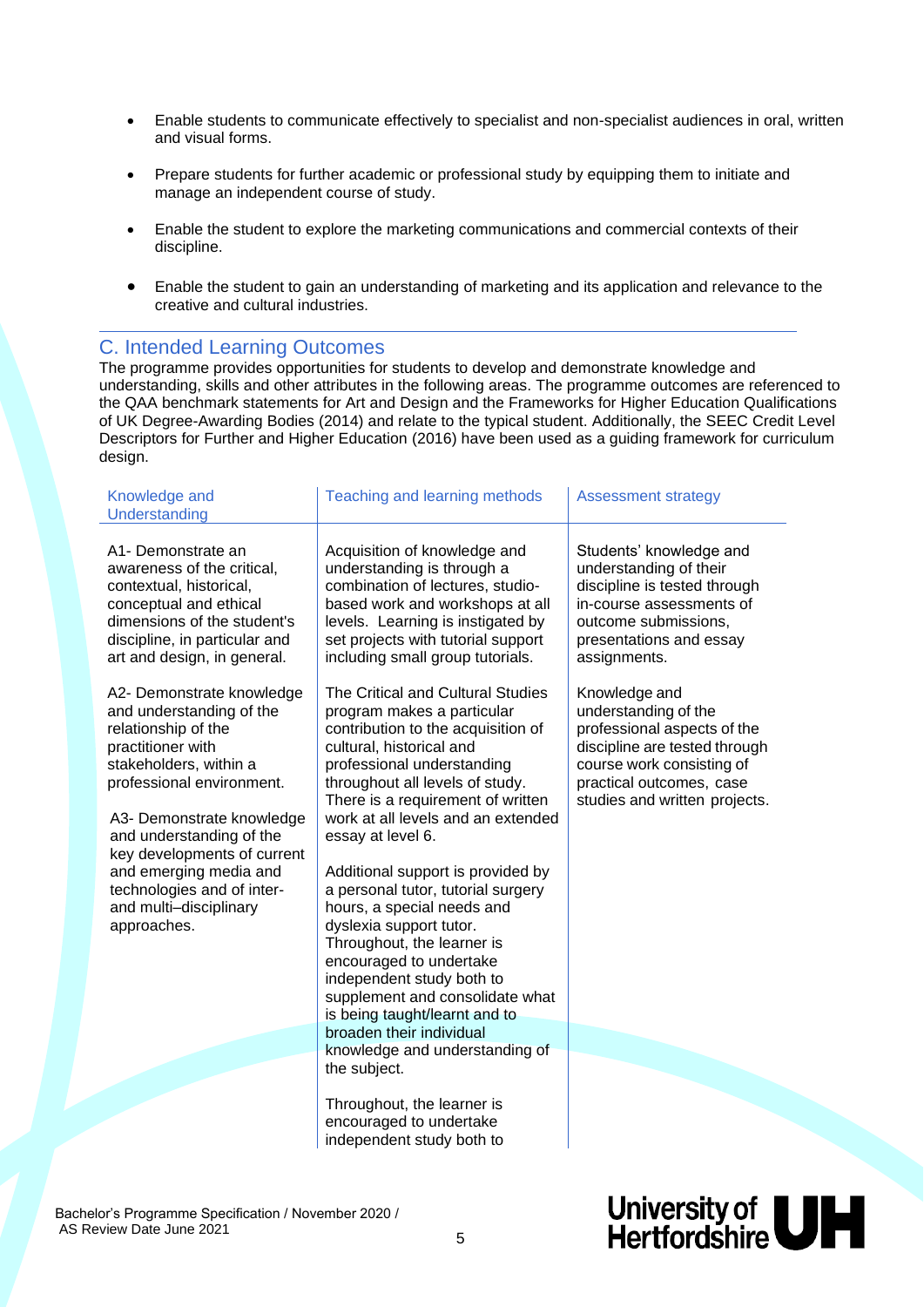|                                                                                                                                                                                                                                                                                                                                                                                                                                                                                                                                                                                                                                                                                                                                   | supplement and consolidate what<br>is being taught/learnt and to<br>broaden their individual<br>knowledge and understanding of<br>the subject.<br>At level 6, students demonstrate<br>their knowledge and<br>understanding of a particular<br>aspect of fashion through a<br>programme of course work, much<br>of which is determined by them<br>with sufficient guidance.                                                                                                                                                                                                                                                                                                                                                 |                                                                                                                                                                                                                                                                                                                                                                                          |
|-----------------------------------------------------------------------------------------------------------------------------------------------------------------------------------------------------------------------------------------------------------------------------------------------------------------------------------------------------------------------------------------------------------------------------------------------------------------------------------------------------------------------------------------------------------------------------------------------------------------------------------------------------------------------------------------------------------------------------------|----------------------------------------------------------------------------------------------------------------------------------------------------------------------------------------------------------------------------------------------------------------------------------------------------------------------------------------------------------------------------------------------------------------------------------------------------------------------------------------------------------------------------------------------------------------------------------------------------------------------------------------------------------------------------------------------------------------------------|------------------------------------------------------------------------------------------------------------------------------------------------------------------------------------------------------------------------------------------------------------------------------------------------------------------------------------------------------------------------------------------|
| <b>Intellectual skills</b>                                                                                                                                                                                                                                                                                                                                                                                                                                                                                                                                                                                                                                                                                                        | Teaching and learning methods                                                                                                                                                                                                                                                                                                                                                                                                                                                                                                                                                                                                                                                                                              | <b>Assessment strategy</b>                                                                                                                                                                                                                                                                                                                                                               |
| B1-Generate ideas,<br>concepts, proposals,<br>solutions or arguments<br>independently and/or<br>collaboratively as self-<br>initiated activity and/or sin<br>response to set briefs.<br>B2 - Foster inquiry, critical<br>thinking and curiosity in the<br>processes of observation,<br>investigation, speculative<br>inquiry, visualisation and/or<br>making.<br>B3- Analyse information and<br>experiences and formulate<br>independent judgements<br>articulating reasoned<br>arguments.<br>B4-Navigate, select, retrieve<br>evaluate, manipulate and<br>manage information from a<br>variety of sources,<br>B4. Navigate, select,<br>retrieve, evaluate,<br>manipulate and manage<br>information from a variety of<br>sources. | Intellectual skills are developed<br>throughout the programme by the<br>methods and strategies outlined<br>in section A, above.<br>Typically, the student's<br>conceptual development will be<br>evident in a design process which<br>demonstrates creative thinking<br>and problem solving, analysis and<br>judgement in the development of<br>solutions and a willingness to<br>explore a range of media.<br>Conceptual development is an<br>integral part of studio work and is<br>fostered by set-briefs, in-course<br>exercises, workshops, self-<br>determined briefs, seminars and<br>tutorial work.<br>Throughout, the learner is<br>encouraged to develop<br>intellectual skills further by<br>independent study. | Intellectual skills are<br>assessed by in-course<br>assessments of outcome<br>submissions and<br>presentations.<br>Typically, evidence will<br>consist of work sheets,<br>sketch books, research,<br>design ideas, digital medium<br>and proposals.<br>Intellectual skills relevant to<br>marketing are assessed<br>through set and negotiated<br>projects, surveys and case<br>studies. |
| <b>Practical skills</b>                                                                                                                                                                                                                                                                                                                                                                                                                                                                                                                                                                                                                                                                                                           | Teaching and learning methods                                                                                                                                                                                                                                                                                                                                                                                                                                                                                                                                                                                                                                                                                              | <b>Assessment strategy</b>                                                                                                                                                                                                                                                                                                                                                               |
| C1-Begin to employ<br>appropriate materials,<br>techniques and methods in<br>relation to contemporary<br>commercial fashion.                                                                                                                                                                                                                                                                                                                                                                                                                                                                                                                                                                                                      | Practical skills refer to the<br>practical and professional skills<br>employed in the production of<br>design ideas and solutions.<br>At levels 4, 5 and 6 these skills                                                                                                                                                                                                                                                                                                                                                                                                                                                                                                                                                    | Practical skills are evidenced<br>in the production values of<br>course work and are<br>assessed through outcome<br>submissions and<br>presentations.                                                                                                                                                                                                                                    |
| C <sub>2</sub> -Demonstrate relevant<br>levels of professional                                                                                                                                                                                                                                                                                                                                                                                                                                                                                                                                                                                                                                                                    | are developed through set briefs,<br>exercises and workshops. At                                                                                                                                                                                                                                                                                                                                                                                                                                                                                                                                                                                                                                                           |                                                                                                                                                                                                                                                                                                                                                                                          |
| competence in the                                                                                                                                                                                                                                                                                                                                                                                                                                                                                                                                                                                                                                                                                                                 | level 6, students are expected to                                                                                                                                                                                                                                                                                                                                                                                                                                                                                                                                                                                                                                                                                          |                                                                                                                                                                                                                                                                                                                                                                                          |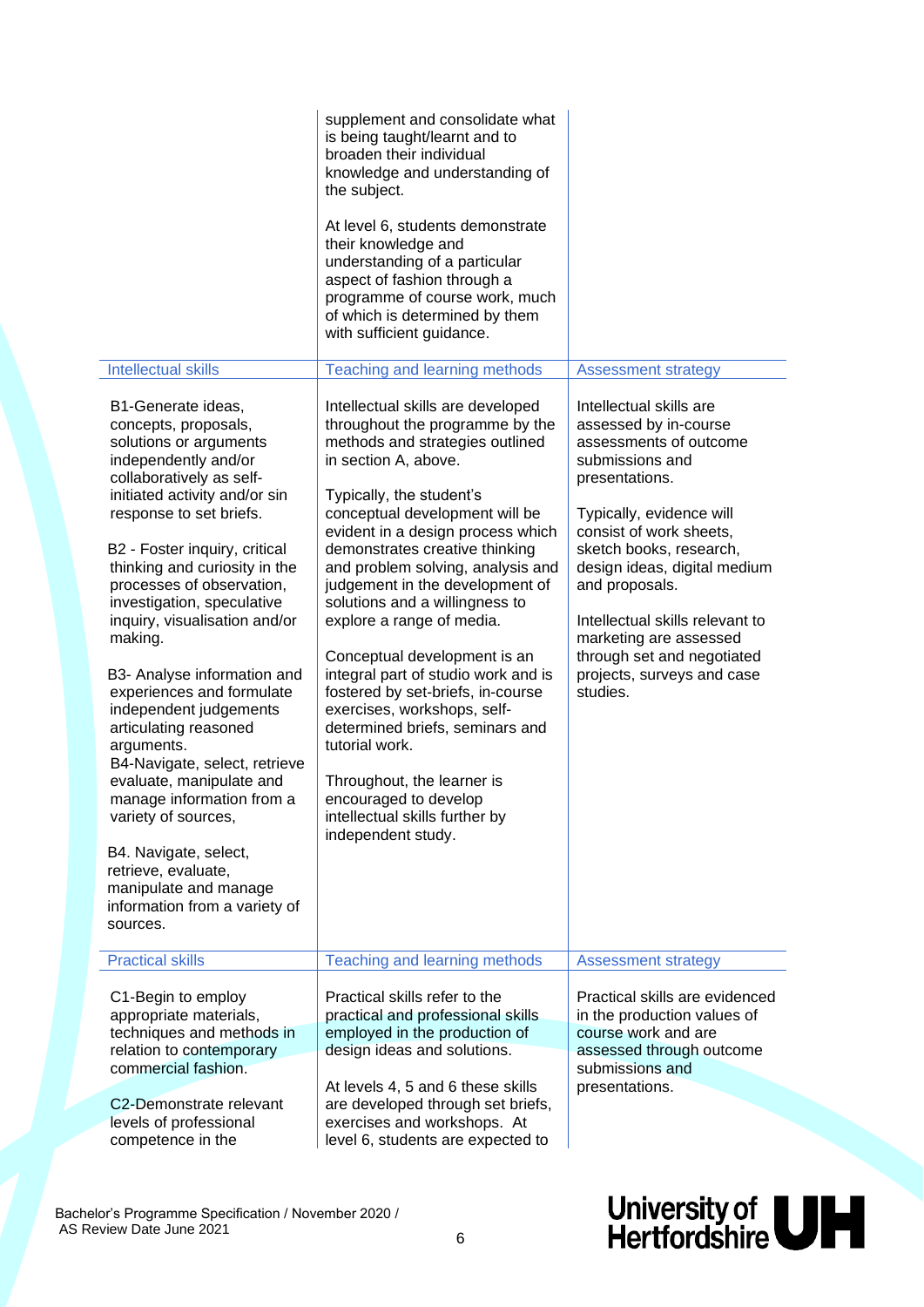| realisation, presentation and<br>communication of design<br>ideas in fashion.<br>C3-Make aesthetic and<br>functional judgements in the<br>realisation of design ideas.                                                                                                                                                                                                                                                                                                                            | demonstrate professionalism<br>together with aesthetic and<br>functional judgements in the<br>presentation of their ideas.                                                                                                                                                                                                                                                                                                                                                                                                                                                                                                                                                                                                                                                                                                                                                                                                                                                  |                                                                                                                                                                                                    |
|---------------------------------------------------------------------------------------------------------------------------------------------------------------------------------------------------------------------------------------------------------------------------------------------------------------------------------------------------------------------------------------------------------------------------------------------------------------------------------------------------|-----------------------------------------------------------------------------------------------------------------------------------------------------------------------------------------------------------------------------------------------------------------------------------------------------------------------------------------------------------------------------------------------------------------------------------------------------------------------------------------------------------------------------------------------------------------------------------------------------------------------------------------------------------------------------------------------------------------------------------------------------------------------------------------------------------------------------------------------------------------------------------------------------------------------------------------------------------------------------|----------------------------------------------------------------------------------------------------------------------------------------------------------------------------------------------------|
| <b>Transferable skills</b>                                                                                                                                                                                                                                                                                                                                                                                                                                                                        | Teaching and learning methods                                                                                                                                                                                                                                                                                                                                                                                                                                                                                                                                                                                                                                                                                                                                                                                                                                                                                                                                               | <b>Assessment strategy</b>                                                                                                                                                                         |
| D1- Manage and make<br>appropriate use of intention,<br>process, outcome, context<br>and the methods of<br>dissemination.<br>D <sub>2</sub> - Be resourceful and<br>entrepreneurial.<br>D3- Study independently,<br>set goals, manage<br>workloads and meet<br>deadlines.<br>D4- Interact effectively with<br>others, for example through<br>collaboration, collective<br>endeavour and negotiation.<br>D5-Communicate and<br>present ideas and work to<br>audiences in a range of<br>situations. | Transferable skills are developed<br>throughout the programme.<br>The skills of research, digital<br>technology and self-management<br>are integral to coursework at all<br>levels. Personal responsibility<br>becomes an increasingly<br>important skill as students<br>progress to level 6 study.<br>Critical awareness and flexibility<br>are developed through self-<br>assessment and negotiated<br>projects and self-determined<br>projects.<br>Communication skills are<br>developed through oral<br>presentations and in written work.<br>The ability to work flexibly with<br>others is developed through<br>group projects.<br>Business, marketing and<br>communication skills are taught<br>using group working, directed<br>reading, independent study, role-<br>play and presentations.<br>Throughout, the learner is<br>encouraged to develop<br>transferable skills by maintaining<br>a record of evidence and<br>completing a personal<br>development plan. | Transferable skills are<br>assessed through a range of<br>assignments built into the<br>curriculum. In-course<br>assessment is by submission<br>of a portfolio, presentations<br>and written work. |

#### **English Language**

All aspects of the programme are delivered and completed in English. It is expected that all students will continue to build upon their level of English throughout the duration of their programme of study. Students studying in Moscow at BHSAD are expected to commit to the ongoing development of their English language skills throughout all elements of their programme of study in order to maintain a comparable learning experience and level of achievement as their UK based, English speaking peers. For this to succeed, it is expected that students use English as their primary means of communication with their peers and tutors at all times. This is particularly important for the continued development of speaking and listening skills. Efforts should also be made to maintain a commitment to language development outside of timetabled activities although it is acknowledged that this will require additional efforts from the individual student.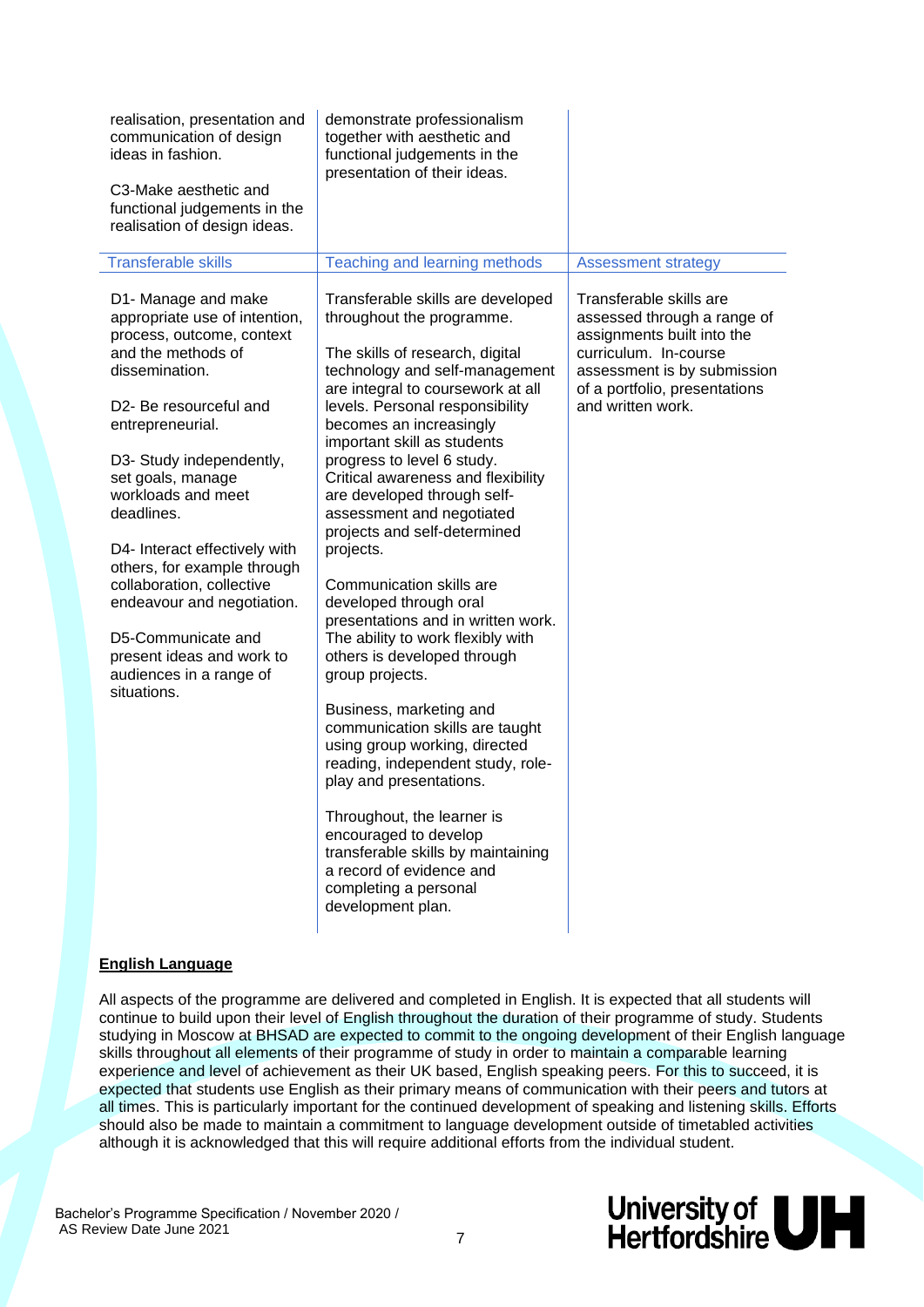In addition to general programme specific communication requirements, some modules have language specific communication requirements in place which will normally be highlighted within the DMD and or other assessment documentation. Ineffective communication will inhibit the student's ability to meet the learning outcomes of such modules leading to reduced or fail grades through poor performance.

#### D. Programme Structures, Features, Levels, Modules, and Credits

The programme is offered in full time (3 years) and part time (6 years) modes and leads to the award of BA with Honours in Fashion Design.

Entry is normally at level 4 with A-level or equivalent qualifications as detailed in section G, but is possible at subsequent levels subject to appropriate qualifications and experience. Intake is normally Semester A (September).

#### Professional and Statutory Regulatory Bodies

#### No accreditation.

#### Work-Based Learning, including Sandwich Programmes

The programme supports the student in opportunities to undertake live projects which may arise through their own endeavour and works to build such opportunities into the student's learning and assessment through negotiation of briefs and presentable outcomes. The term 'live projects' refers here to a range of activities that extends well beyond those that are primarily commercial and includes social enterprise projects undertaken in connection with community groups, arts organisations and other agencies. Where a student wishes to undertake a live project, it is a requirement that before it commences there is in place a learning contract that specifies clearly how it enables the student to fulfil the module Learning Outcomes; the materials to be submitted for assessment; the date of submission for that material; what the work means in terms of the student's attendance and workload and an appropriate strategy for supervision by a tutor. That contract has to be agreed by both the module tutor and the Programme Leader.

#### Programme Structure

The programme structure and progression information below (Table 1a and 1b) is provided for the Honours award. Any interim awards are identified in Table 1b. The Programme Learning Outcomes detailed above are developed and assessed through the constituent modules. Table 2 identifies where each learning outcome is assessed.

#### Table 1a Outline Programme Structure

**Mode of study** Full time; part time

#### **Entry point** Semester A

**Level** 4

|                                                                              | ode      | oints<br>۵ | ㅎ<br>anguage<br>Delivery | lination | ork<br><b>N</b> | ctical<br>Pra | <b>Semesters</b> |
|------------------------------------------------------------------------------|----------|------------|--------------------------|----------|-----------------|---------------|------------------|
| <b>Compulsory Modules</b>                                                    |          | edit       |                          | 叹        |                 | $\aleph$      |                  |
| <b>Module Title</b>                                                          |          | ō          |                          | ೫        | ೫               |               |                  |
| Fashion Design Fundamentals 1: Introduction<br>to Fashion Principles (BHSAD) | 4FTC1359 | 30         | English                  | 0        | 100             | $\Omega$      | AB               |
| Fashion Design Skills 1: Introduction to Fashion<br>Function (BHSAD)         | 4FTC1360 | 30         | English                  | 0        | 100             | 0             | AB               |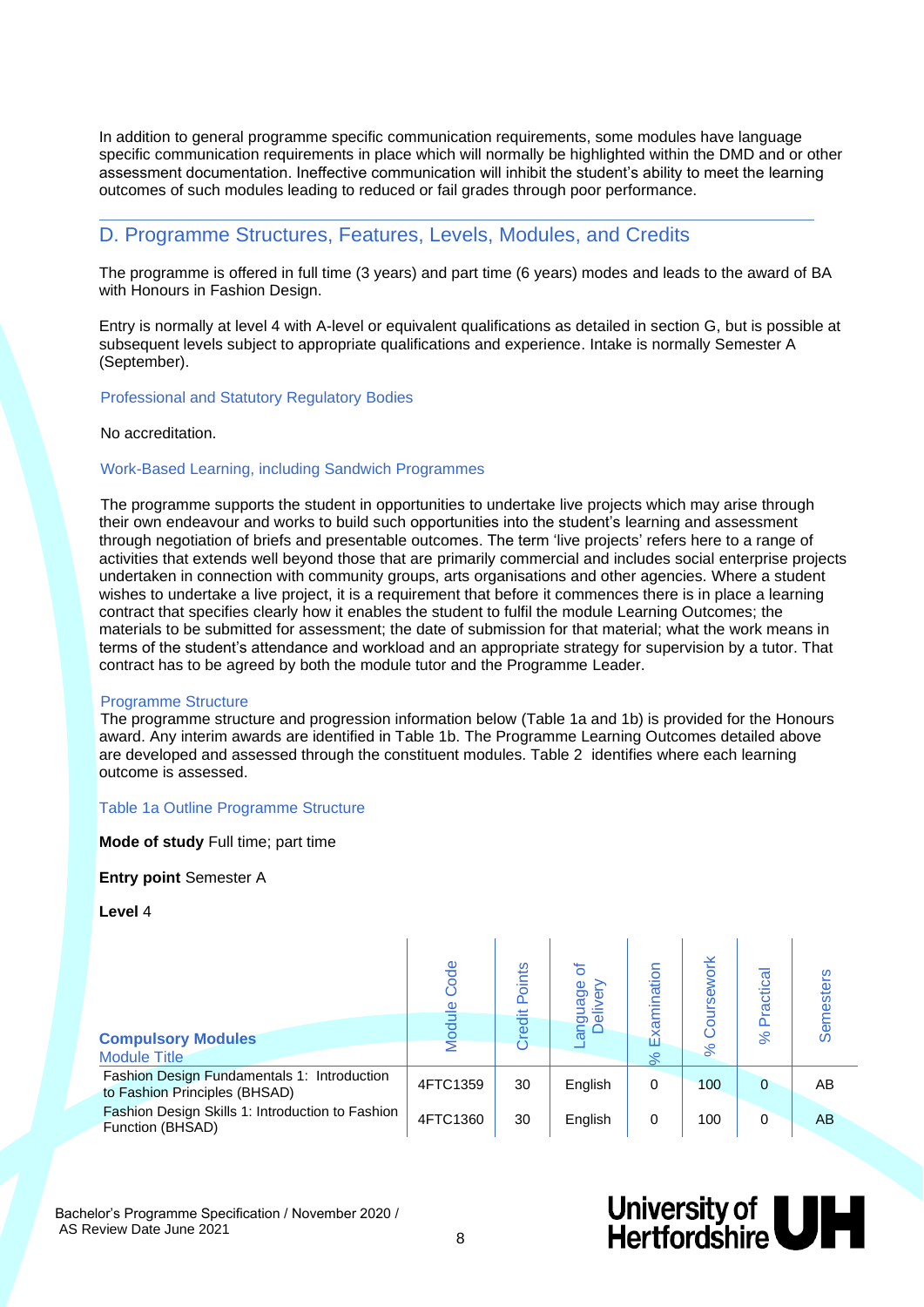| Fashion Design Studio 1: Introduction to<br>Fashion Application (BHSAD) | 4FTC1361 | 30 | Enalish | 100 | AB |
|-------------------------------------------------------------------------|----------|----|---------|-----|----|
| Critical and Cultural Studies: L4 Fashion<br>(BHSAD)                    | 4FTC1362 | 30 | Enalish | 100 | AE |

#### **Level 5**

| <b>Compulsory Modules</b><br><b>Module Title</b>             | Code<br>Module | Points<br>Credit | ৳<br>anguage<br>Delivery | xamination<br>ш<br>% | Coursework<br>$\aleph$ | Practical<br>$\aleph$ | Semesters |
|--------------------------------------------------------------|----------------|------------------|--------------------------|----------------------|------------------------|-----------------------|-----------|
| Fashion Design Skills 2: Fashion Function<br>(BHSAD)         | 5FTC1349       | 30               | English                  | 0                    | 100                    | 0                     | AB        |
| Fashion Design Studio 2: Fashion Innovation<br>(BHSAD)       | 5FTC1350       | 30               | English                  | 0                    | 100                    | $\Omega$              | AB        |
| Fashion Design Fundamentals 2: Fashion<br>Principles (BHSAD) | 5FTC1351       | 30               | English                  | 0                    | 100                    | $\Omega$              | AB        |
| Critical and Cultural Studies: L5 Fashion<br>(BHSAD)         | 5FTC1352       | 30               | English                  | 0                    | 100                    | 0                     | AB        |

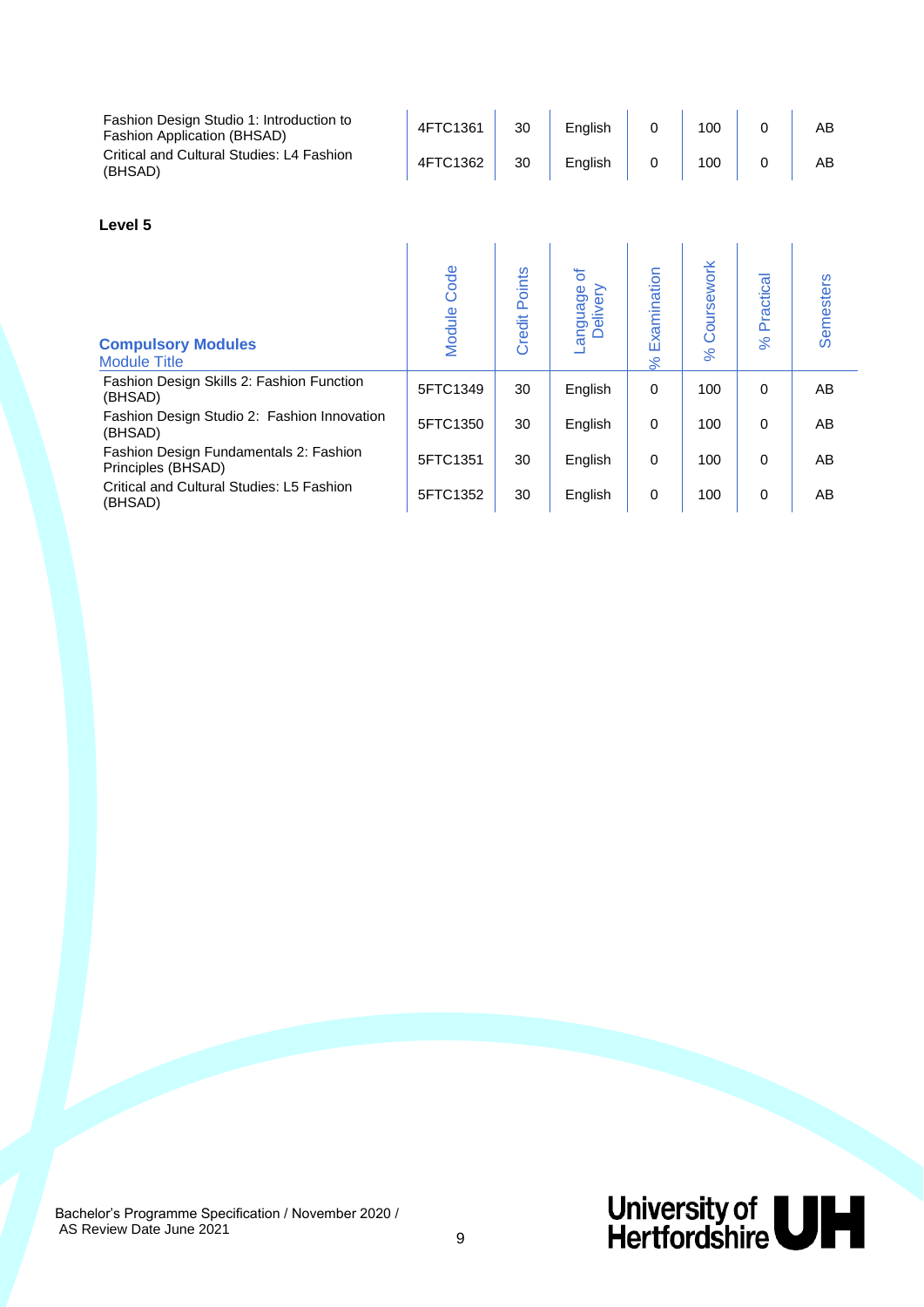#### **Level 6**

| <b>Compulsory Modules</b><br><b>Module Title</b>                  | Code<br>Module | Points<br>Credit | ৳<br>anguage<br>Delivery<br>$\epsilon$ | amination<br>$\mathbf{K}$<br>వ్ | ork<br>Φ<br>ø<br>O<br>$\aleph$ | ractica<br>۵<br>$\aleph$ | esters<br>Sen |
|-------------------------------------------------------------------|----------------|------------------|----------------------------------------|---------------------------------|--------------------------------|--------------------------|---------------|
| Professional Portfolio (BHSAD)                                    | 6FTC1239       | 30               | English                                | $\Omega$                        | 100                            | $\Omega$                 | AB            |
| Critical and Cultural Studies: L6 Fashion Degree<br>Essay (BHSAD) | 6FTC1240       | 30               | English                                | 0                               | 100                            | 0                        | AB            |
| Fashion Design: Major Project (BHSAD)                             | 6FTC1241       | 60               | English                                | 0                               | 100                            | 0                        | AB            |

The award of an honours degree requires 360 credit points passed with a minimum of at least 120 at level 6 including the final degree project appropriate to the award title.

Progression to levels 5 and 6 requires a minimum of 90 and 210 credits respectively and passes in all compulsory modules.

Progression to level 6 of the BA (Hons) Fashion at the University of Hertfordshire in the UK is guaranteed to any student who has passed 240 credits of study including at least 120 at Level 5.

The option to progress to Level 5 of study in the UK is also available to students who have passed a minimum of 90 credits at level 4 of study.

Students planning to take up either option should, in the first instance, contact their programme administrator and must also notify the School of Creative Arts Admissions Tutor in writing at the start of Semester B of their Level 4 or Level 5 of study, as appropriate.

Table1b (below) details the minimum requirements for all awards.

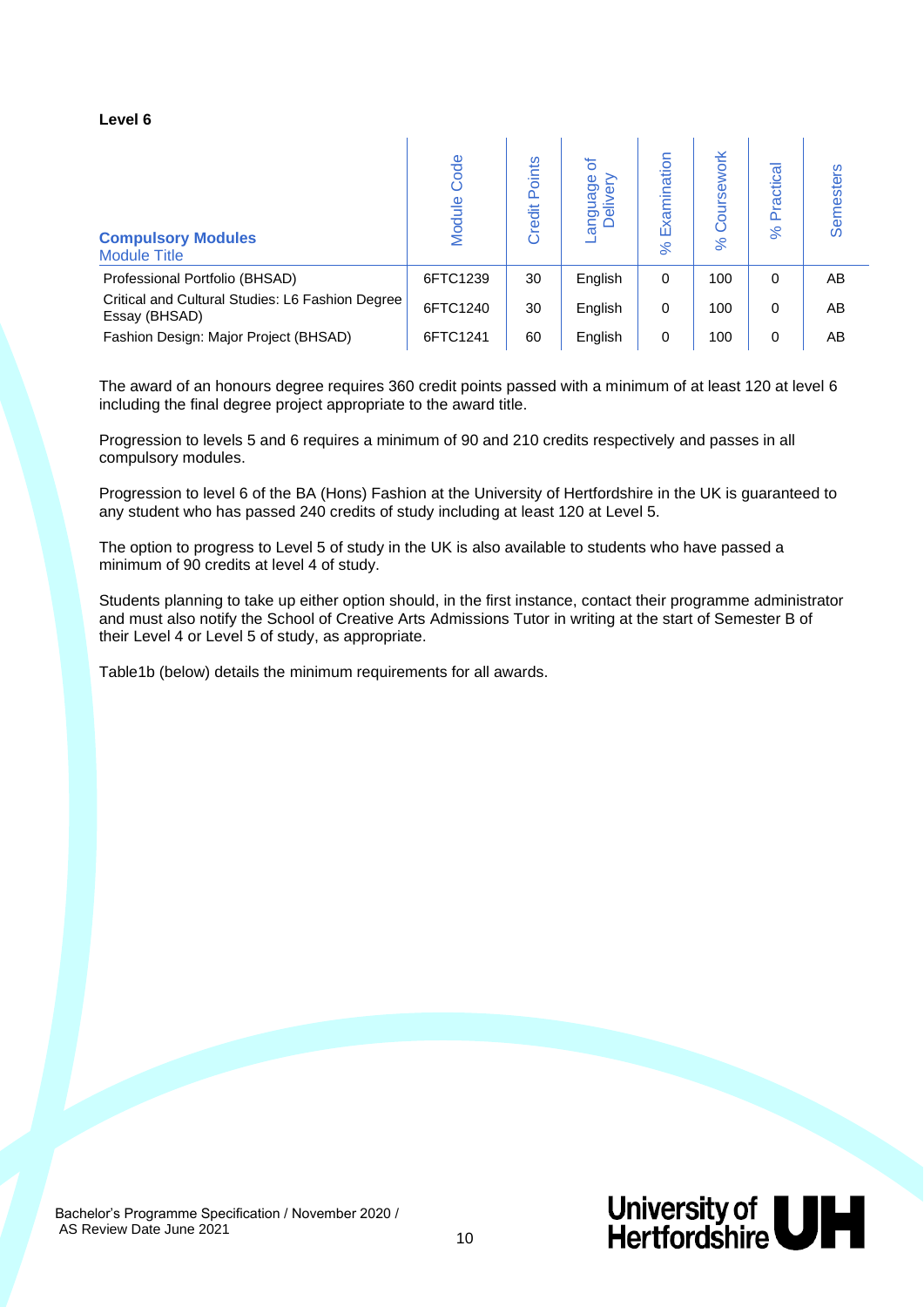### **FASHION DESIGN FULL TIME STUDY ROUTE (3 years)**

| <b>Semester A</b>                                                                                    | <b>YEAR1</b>                                                                 |                 | <b>Semester B</b>                                                         |  |  |
|------------------------------------------------------------------------------------------------------|------------------------------------------------------------------------------|-----------------|---------------------------------------------------------------------------|--|--|
|                                                                                                      | 4FTC1359                                                                     | 30 Credits (L4) | Fashion Design Fundamentals 1: Introduction to Fashion Principles (BHSAD) |  |  |
|                                                                                                      | 4FTC1360                                                                     | 30 Credits (L4) | <b>Fashion Design Skills 1: Introduction to Fashion Function (BHSAD)</b>  |  |  |
| Fashion Design Studio 1: Introduction to Fashion Application (BHSAD)<br>30 Credits (L4)<br>4FTC1361  |                                                                              |                 |                                                                           |  |  |
| <b>Critical and Cultural Studies: L4 Fashion (BHSAD)</b><br>4FTC1362<br>30 credits (L4)              |                                                                              |                 |                                                                           |  |  |
| <b>Semester A</b>                                                                                    | <b>YEAR 2</b>                                                                |                 | <b>Semester B</b>                                                         |  |  |
|                                                                                                      | <b>Fashion Design Fundamentals 2: Fashion Principles (BHSAD)</b><br>5FTC1351 | 30 Credits (L5) |                                                                           |  |  |
|                                                                                                      | <b>Fashion Design Skills 2: Fashion Function (BHSAD)</b><br>5FTC1349         | 30 Credits (L5) |                                                                           |  |  |
|                                                                                                      | <b>Fashion Design Studio 2: Fashion Innovation (BHSAD)</b><br>5FTC1350       | 30 Credits (L5) |                                                                           |  |  |
|                                                                                                      | <b>Critical and Cultural Studies: L5 Fashion (BHSAD)</b><br>5FTC1352         | 30 credits (L5) |                                                                           |  |  |
| <b>Semester A</b>                                                                                    | <b>YEAR 3</b>                                                                |                 | <b>Semester B</b>                                                         |  |  |
| <b>Fashion Design: Major Project (BHSAD)</b><br>6FTC1241<br>60 Credits (L6)                          |                                                                              |                 |                                                                           |  |  |
| <b>Professional Portfolio (BHSAD)</b><br>6FTC1239<br>30 Credits (L6)                                 |                                                                              |                 |                                                                           |  |  |
| <b>Critical and Cultural Studies: L6 Fashion Degree Essay (BHSAD)</b><br>6FTC1240<br>30 Credits (L6) |                                                                              |                 |                                                                           |  |  |

Bachelor's Programme Specification / November 2020 / AS Review Date June 2021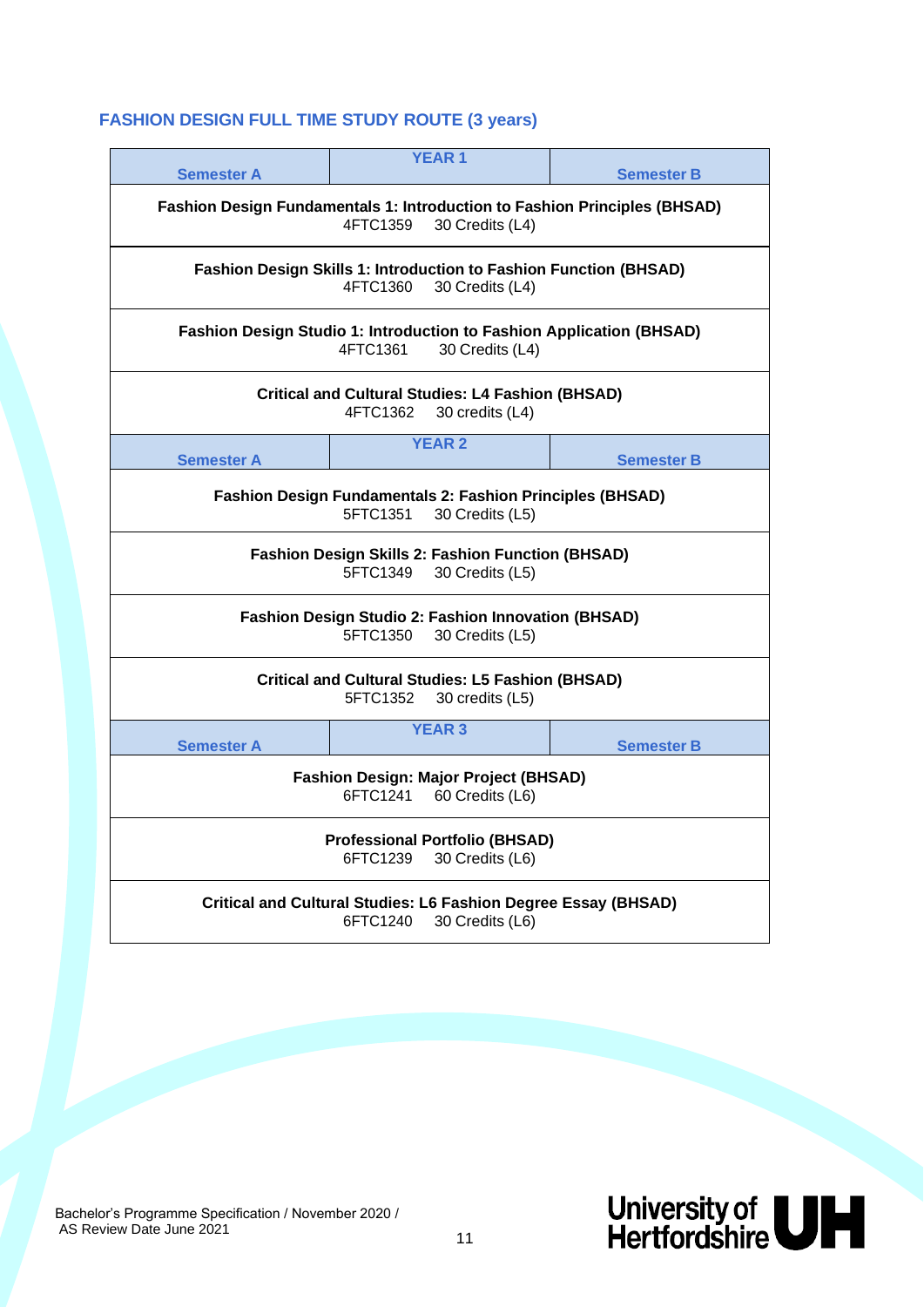#### **FASHION DESIGN PART TIME STUDY ROUTE (6 years)**

| <b>Semester A</b>                                                                       | <b>YEAR 1</b>                                                                             | <b>Semester B</b> |
|-----------------------------------------------------------------------------------------|-------------------------------------------------------------------------------------------|-------------------|
| 4FTC1360                                                                                | Fashion Design Skills (1): Introduction to Fashion Function (BHSAD)<br>30 Credits (L4)    |                   |
| 4FTC1362                                                                                | <b>Critical and Cultural Studies: L4 Fashion (BHSAD)</b><br>30 credits (L4)               |                   |
| <b>Semester A</b>                                                                       | <b>YEAR 2</b>                                                                             | <b>Semester B</b> |
| Fashion Design Fundamentals (1): Introduction to Fashion Principles (BHSAD)<br>4FTC1359 | 30 Credits (L4)                                                                           |                   |
| 4FTC1361                                                                                | Fashion Design Studio (1): Introduction to Fashion Application (BHSAD)<br>30 Credits (L4) |                   |
| <b>Semester A</b>                                                                       | <b>YEAR 3</b>                                                                             | <b>Semester B</b> |
| 5FTC1349                                                                                | Fashion Design Skills (2): Fashion Function (BHSAD)<br>30 Credits (L5)                    |                   |
| 5FTC1352                                                                                | <b>C&amp;CS: L5 Fashion (BHSAD)</b><br>30 credits (L5)                                    |                   |
| <b>Semester A</b>                                                                       | <b>YEAR 4</b>                                                                             | <b>Semester B</b> |
| 5FTC1351                                                                                | Fashion Design Fundamentals (2): Fashion Principles (BHSAD)<br>30 Credits (L5)            |                   |
| 5FTC1350                                                                                | Fashion Design Studio (2): Fashion Innovation (BHSAD)<br>30 Credits (L5)                  |                   |
| <b>Semester A</b>                                                                       | <b>YEAR 5</b>                                                                             | <b>Semester B</b> |
| 6FTC1241                                                                                | <b>Fashion Design: Major Project (BHSAD)</b><br>60 Credits (L6)                           |                   |
| <b>Semester A</b>                                                                       | <b>YEAR 6</b>                                                                             | <b>Semester B</b> |
| 6FTC1239                                                                                | <b>Professional Portfolio (BHSAD)</b><br>30 Credits (L6)                                  |                   |
| 6FTC1240                                                                                | <b>Critical and Cultural Studies: L6 Fashion Degree Essay (BHSAD)</b><br>30 Credits (L6)  |                   |
|                                                                                         |                                                                                           |                   |

Bachelor's Programme Specification / November 2020 / AS Review Date June 2021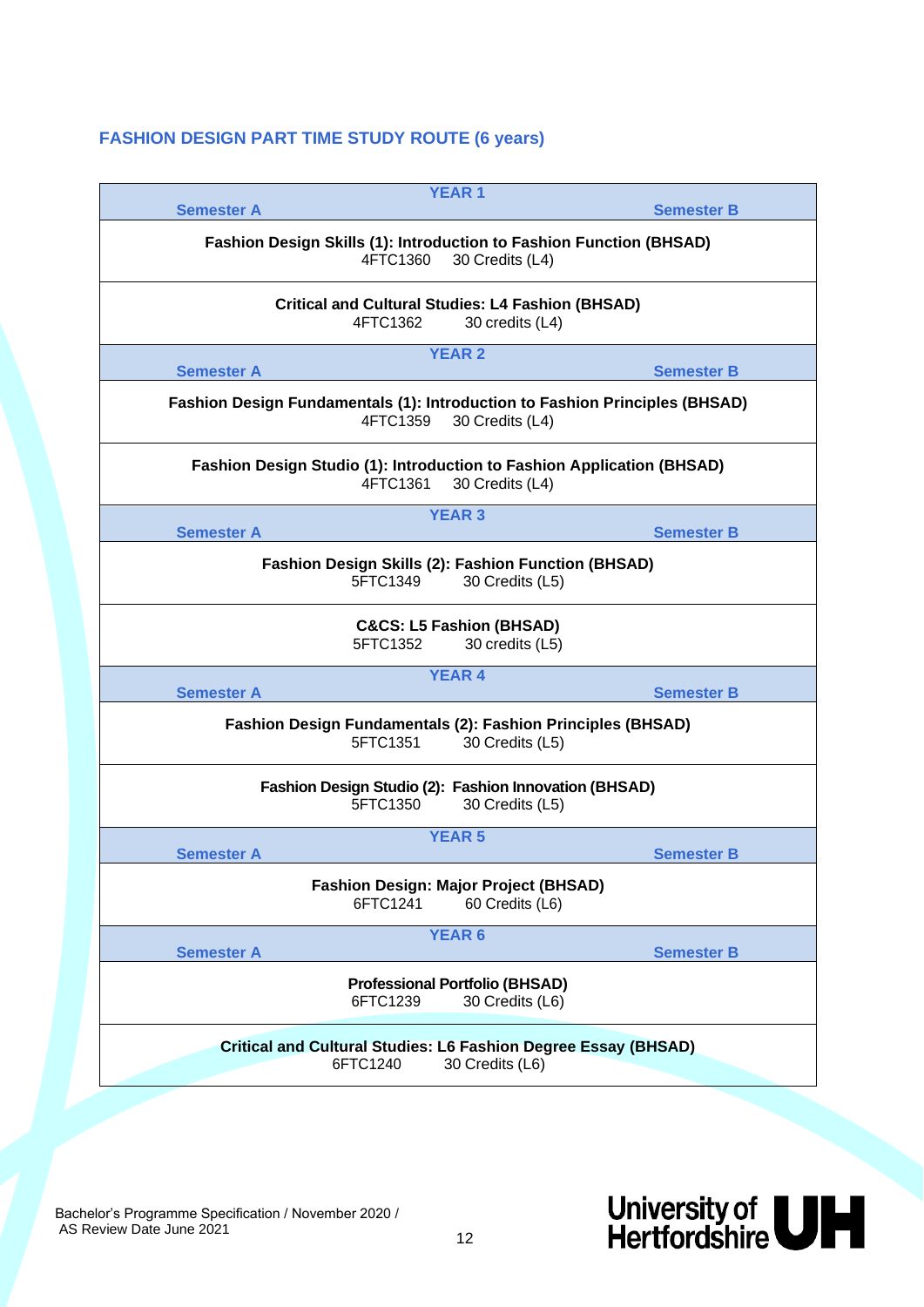#### Honours classification

The University has approved structure and assessment regulations common to all programmes. Full details are provided in [UPR AS14,](http://sitem.herts.ac.uk/secreg/upr/pdf/AS14-Structure%20and%20Assessment%20Regs%20-%20Undergrad%20and%20Taught%20Postgrad%20Programmes-v04%200.pdf) Section D.

#### Table 1b Final and interim awards available

The programme provides the following final and interim awards:

| <b>Final Award</b> | <b>Award Title</b>    | <b>Minimum</b><br>requirements                                                           | end of Level (above) | Available at   Programme Learning Outcomes developed (see |
|--------------------|-----------------------|------------------------------------------------------------------------------------------|----------------------|-----------------------------------------------------------|
| BA (Hons)          | <b>Fashion Design</b> | 360 credit points<br>including 240 at<br>level 6/5 of which<br>120 must be at<br>level 6 |                      | All programme learning outcomes (see Table 2)             |

| <b>Interim Award</b>                         | <b>Award Title</b>    | Minimum<br>requirements                                                                 | Available at<br>end of Level | Programme Learning Outcomes developed (see<br>(above                                                                                                                                    |
|----------------------------------------------|-----------------------|-----------------------------------------------------------------------------------------|------------------------------|-----------------------------------------------------------------------------------------------------------------------------------------------------------------------------------------|
| University<br>Certificate                    | Untitled              | 45 credit points at<br>level 4                                                          | 4                            | See UPR AS11, section 13:<br>http://sitem.herts.ac.uk/secreg/upr/AS11.htm                                                                                                               |
| Certificate of<br>Higher<br><b>Education</b> | Untitled              | 120 credit points at<br>level 4                                                         | 4, 5                         | See: http://www.herts.ac.uk/about-us/corporate-<br>governance                                                                                                                           |
| Diploma of<br>Higher<br><b>Education</b>     | <b>Fashion Design</b> | 240 credit points<br>including at least<br>120 at level 5                               | 5, 6                         | A <sub>1</sub> , A <sub>3</sub><br>B <sub>1</sub> , B <sub>2</sub> , B <sub>3</sub> , B <sub>4</sub><br>C1, C2, C3<br>D <sub>1</sub> , D <sub>2</sub> , D <sub>3</sub> , D <sub>4</sub> |
| <b>BA</b>                                    | <b>Fashion Design</b> | 300 credit points<br>including 180 at<br>level 6/5 of which<br>60 must be at level<br>6 | 6                            | A <sub>1</sub> , A <sub>2</sub> , A <sub>3</sub><br>B <sub>1</sub> , B <sub>2</sub> , B <sub>3</sub> , B <sub>4</sub><br>C1, C2, C3<br>D <sub>1</sub> , D <sub>3</sub> , D <sub>4</sub> |

#### Programme-specific assessment regulations

The programme complies with the University's academic regulations (in particular, [UPR AS11,](http://sitem.herts.ac.uk/secreg/upr/AS11.htm) [UPR](http://sitem.herts.ac.uk/secreg/upr/AS12.htm)  [AS12/](http://sitem.herts.ac.uk/secreg/upr/AS12.htm)[UPR AS13](http://sitem.herts.ac.uk/secreg/upr/AS13.htm) *(delete as applicable)* and [UPR AS14\)](http://sitem.herts.ac.uk/secreg/upr/AS14.htm) with the exception of those listed below, which have been approved by the University:

• Module 6FTC1240 Critical and Cultural Studies: L6 Fashion Degree Essay **cannot** be substituted with equivalent credits from any level to improve the degree classification of the award BA (Hons) Fashion Design.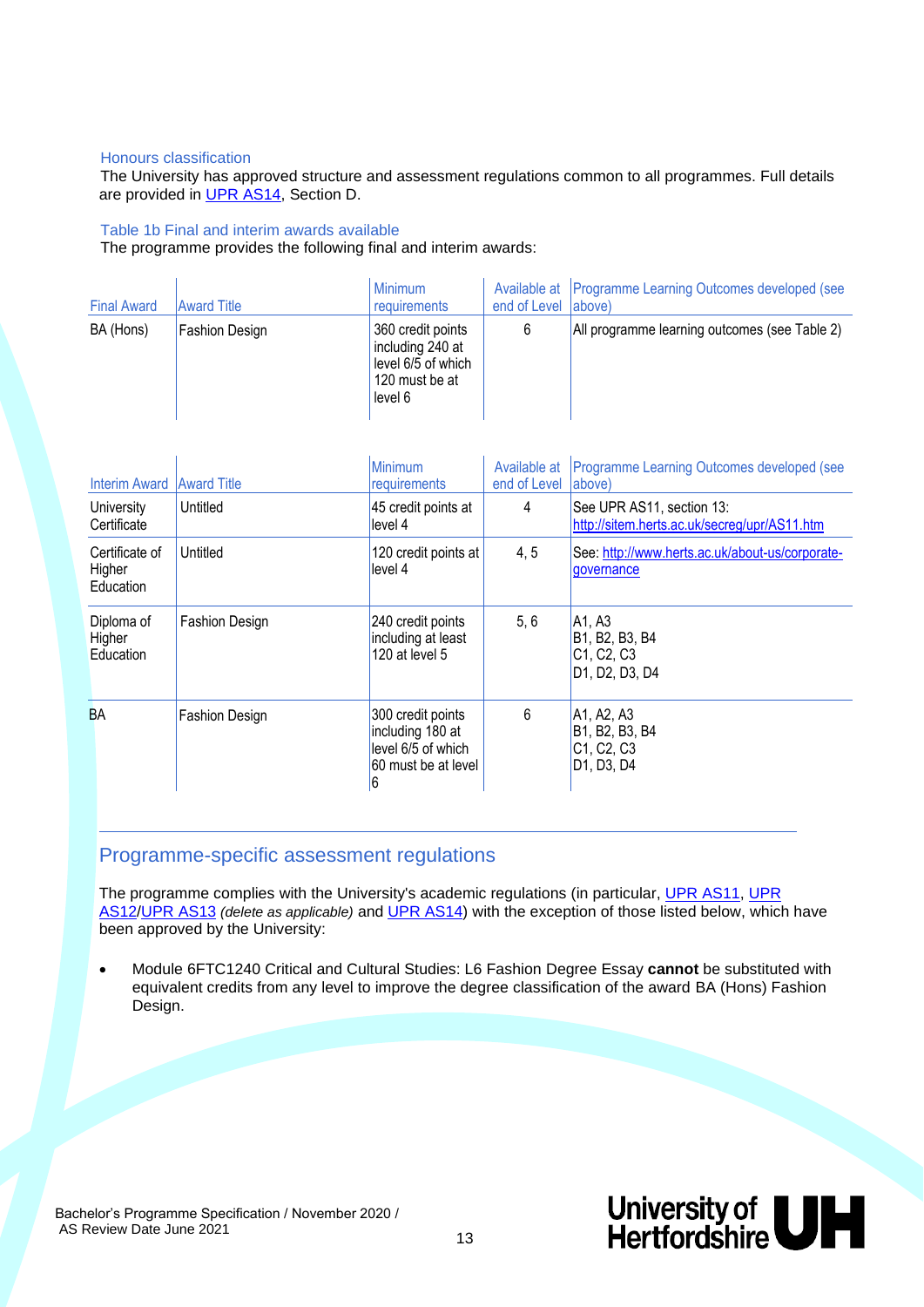| <b>Course</b>  | <b>Award Title</b>                 | <b>Modules (child instance)</b>                                      | Must be included in Award degree |
|----------------|------------------------------------|----------------------------------------------------------------------|----------------------------------|
| Code           |                                    | codes and Title)                                                     | algorithm                        |
| <b>CTBRFAD</b> | BA (Hons)<br><b>Fashion Design</b> | 6FTC1240 - Critical and Cultural<br>Studies: L6 Fashion Degree Essay | Yes                              |

Further points of clarification and interpretation relevant to this specific programme are given below:

• Students are expected to commit to all elements of their programme of study, be punctual in their attendance and meet deadlines. Persistent, unexplained absence or late arrival / departure from lectures, seminars and practicals is not acceptable. Students may be required to attend some specific timetabled sessions for their programme. Some modules have additional specific attendance requirements in place which will normally be highlighted within the relevant DMD (Definitive Module Document) or other assessment documentation (module guide or assignment brief). Lack of attendance may inhibit the student's ability to meet the learning outcomes of such modules leading to reduced or fail grades through poor performance.

#### **Students transferring between Franchise Partners and UH:**

In instances where a student has transferred between the UH and a Franchised version of this programme (or vice versa), final degree classification will be determined using the standard UH methodology (i.e. L5 performance will count towards classification, in addition to L6) irrespective of the location of the final year of study.

The programme operates a University-wide policy for treatment of serious adverse circumstances and students receive details in the Student Handbook.

#### Other information relevant to the programme

• **Copyright:** Students retain the Intellectual Property Rights, including copyright, in their films, images and other artefacts. Unless specifically notified by the student, the student grants the University the right to use any of their material for non-commercial academic use including the promotion of the Programme, School of Creative Arts and the University. The student may withdraw this consent at any time by contacting their programme leader.

#### E. Management of Programme & Support for student learning.

#### **Management**

The programme is managed and administered through:

- Head of British Programmes.
- A Deputy Director Academic Quality.
- Programme Leaders responsible for day to day management of the student experience, open days and selection processes.
- A designated Administrator to deal with day to day programme administration.
- Year Leaders responsible for general day to day management of the year group, including pastoral care.
- Module Leaders responsible for individual modules.
- Programme Committees.

#### **at UH by:**

- Dean of School.
- Associate Dean of School International

Bachelor's Programme Specification / November 2020 / AS Review Date June 2021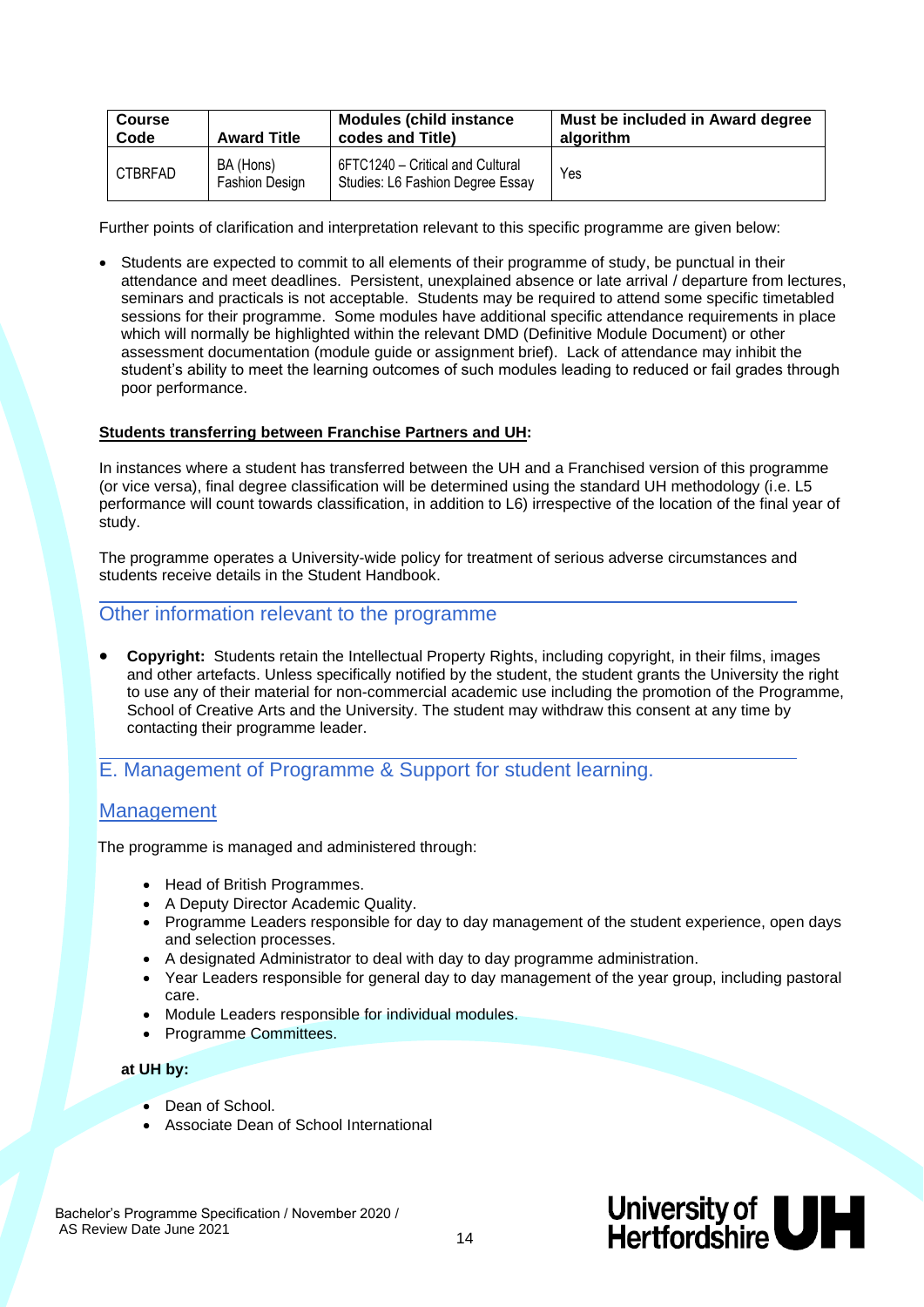• A Collaborative Partnership Leader responsible for day to day communications with BHSAD, academic quality and moderation processes.

#### **Support**

Students are supported by:

- Advice at the admissions stage to ensure they have a clear picture of the programme, with access to further information by email.
- An induction at the beginning of each new academic session.
- Academic Subject Group Leader to oversee and advise on programme related issues.
- A Programme Leader responsible for day to day management of the student experience, open days and selection processes.
- Year Leaders responsible for general day to day management of the year group, including pastoral care.
- Module Leaders responsible for individual modules.
- Tutors to provide academic and pastoral support.
- Student representatives on Programme Committees.
- StudyNet use as part of the learning environment.
- Access to digital and print collections of information resources.
- Careers advice for all current students and graduates.
- A Collaborative Partnership Leader who will meet students on a bi-annual basis.

#### F. Other sources of information

In addition to this Programme Specification, the University publishes guidance to registered students on the programme and its constituent modules:

- A Programme (or Student) Handbook;
- A Definitive Module Document (DMD) for each constituent module;
- A Module Guide for each constituent module.

The [Ask Herts](https://ask.herts.ac.uk/) website provides information on a wide range of resources and services available at the University of Hertfordshire including academic support, accommodation, fees, funding, visas, wellbeing services and student societies.

As a condition of registration, all students of the University of Hertfordshire are required to comply with the University's rules, regulations and procedures. These are published in a series of documents called 'University Policies and Regulations' (UPRs). The University requires that all students consult these documents which are available on-line, on the UPR web site, at: [http://www.herts.ac.uk/secreg/upr/.](http://www.herts.ac.uk/secreg/upr/) In particular, [UPR SA07](http://sitem.herts.ac.uk/secreg/upr/pdf/SA07-RegsandAdviceforStudents_ParticularAttention-Index-v09.0.pdf) 'Regulations and Advice for Students' Particular Attention - Index' provides information on the UPRs that contain the academic regulations of particular relevance for undergraduate and taught postgraduate students.

In accordance with section 4(5) of the Higher Education and Research Act 2017 (HERA), the UK Office for Students (OfS) has registered the University of Hertfordshire in the register of English higher education providers. The Register can be viewed at: [https://www.officeforstudents.org.uk/advice-and-guidance/the](https://www.officeforstudents.org.uk/advice-and-guidance/the-register/the-ofs-register/)[register/the-ofs-register/.](https://www.officeforstudents.org.uk/advice-and-guidance/the-register/the-ofs-register/) Furthermore, the OfS has judged that the University of Hertfordshire delivers consistently outstanding teaching, learning and outcomes for its students. It is of the highest quality found in the UK. Consequently, the University received a Gold award in the 2018 Teaching Excellence and Student Outcomes (TEF) exercise. This award was made in June 2018 and is valid for up to 3 years. The TEF panel's report and conclusions can be accessed at: [https://www.officeforstudents.org.uk/advice-and](https://www.officeforstudents.org.uk/advice-and-guidance/teaching/tef-outcomes/#/provider/10007147)[guidance/teaching/tef-outcomes/#/provider/10007147](https://www.officeforstudents.org.uk/advice-and-guidance/teaching/tef-outcomes/#/provider/10007147)

#### G. Entry requirements

The normal entry requirements for the programme are:

Bachelor's Programme Specification / November 2020 / AS Review Date June 2021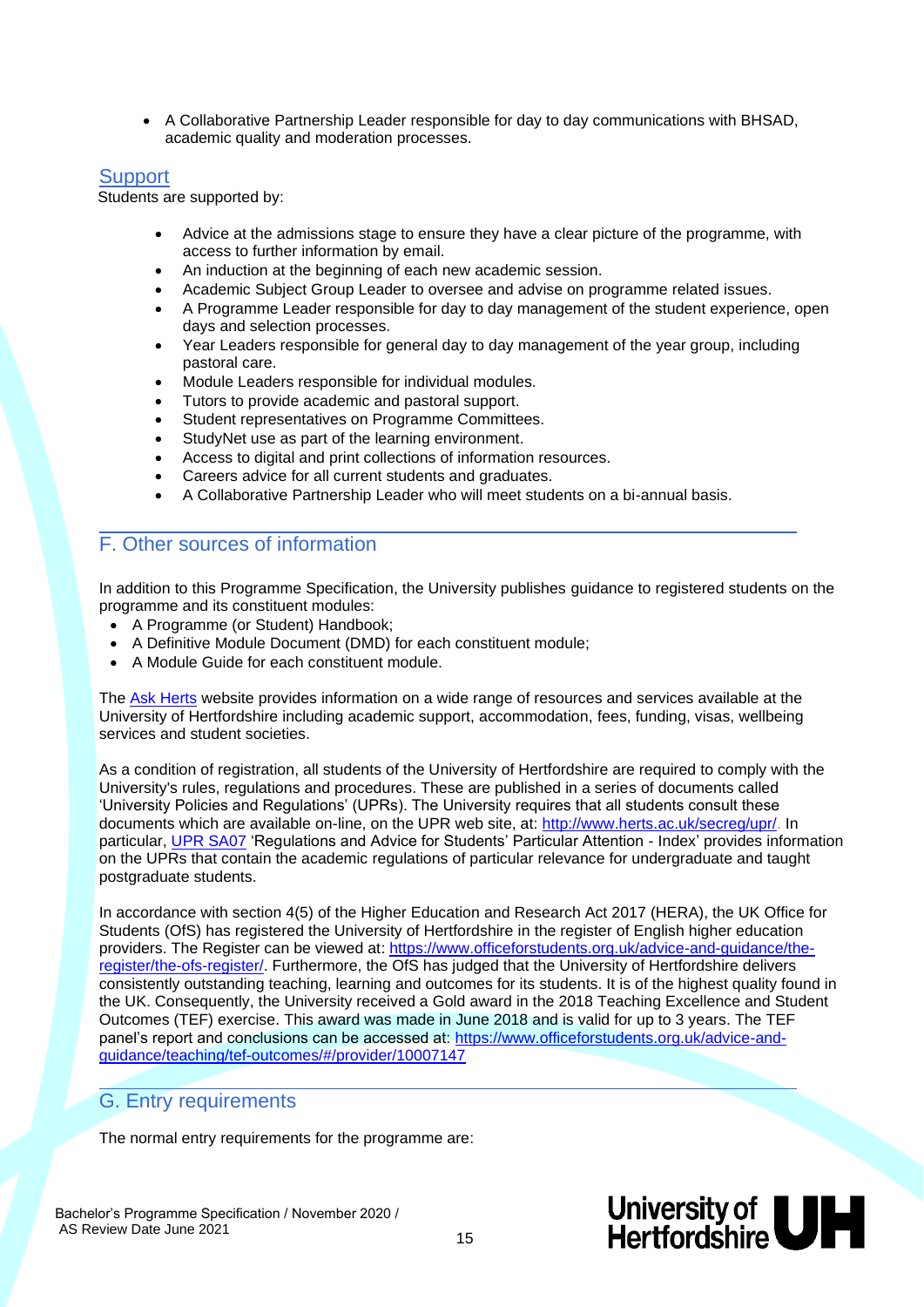Admission to the BA (Hons) programme is normally through one of the following specified routes or equivalent:

- foundation year of art and design study;
- school study showing a good academic profile, including ability in art and design subjects, equivalent to UK level 3 study;
- professional experience equivalent to a pre-degree year of study.

All students must have an IELTS score of 6 or equivalent.

Selection is usually by interview and portfolio inspection. BHSAD may specify that the applicant undertakes an entry exam.

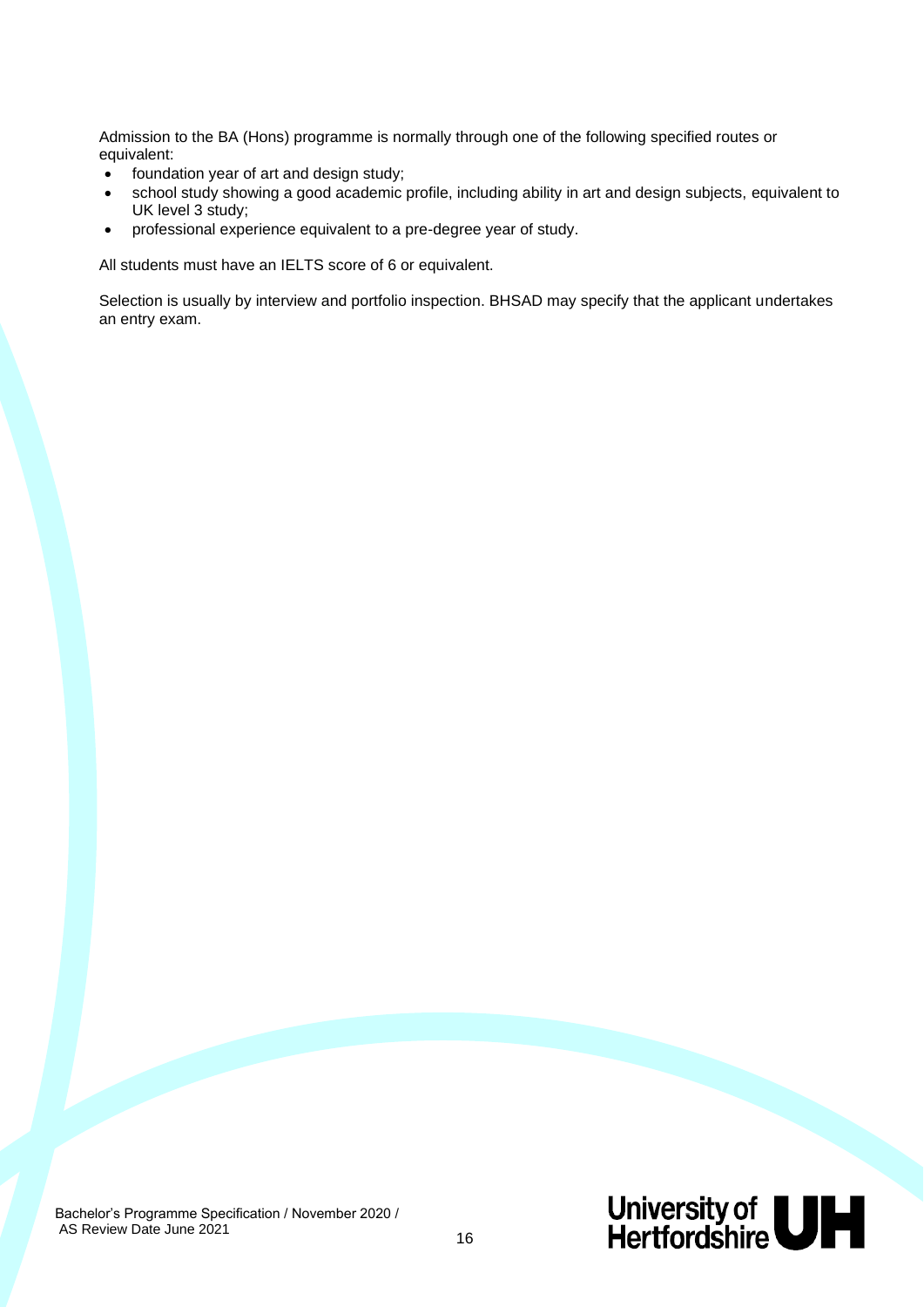Candidates for Level 4 should be able to show evidence of:

- a portfolio of work demonstrating a broad-based approach to visual language and media handling;
- visual communications and problem-solving skills;
- an open-minded and questioning attitude to ideas and issues;
- a desire to engage in contextual debate in relation to fashion design practice;
- written and verbal communication skills.

#### **Non-standard / Direct Applicants into Year 2**

In the case of students seeking to transfer to the programme from either foundation degree courses or from another non BHSAD degree courses, applications will be looked at on a case by case basis.

Progression either to Level 5 or Level 6 of the BA (Hons) Fashion at the University of Hertfordshire in the UK is guaranteed to any student who, on completion of their Level 4 or Level 5 of study, has met the minimum requirements to progress to the next Level of Study. Candidates wishing to take up either of these options should, in the first instance, contact their programme administrator and will also be required to notify the School of Creative Arts Admissions Tutor in writing at the start of Semester B of their Level 4 or level 5 of study, as appropriate.

The programme is subject to the University's Principles, Policies and Regulations for the Admission of Students to Undergraduate and Taught Postgraduate Programmes (in [UPR SA03\)](http://sitem.herts.ac.uk/secreg/upr/pdf/SA03-Admissions-Undergrad%20and%20Taught%20Postgraduate%20Students-v07.0.pdf), along with associated procedures. These will take account of University policy and guidelines for assessing accredited prior certificated learning (APCL) and accredited prior experiential learning (APEL).

### If you would like this information in an alternative format please contact:

Clare Lopeman: [clare@britishdesign.ru](mailto:clare@britishdesign.ru)

Or

School of Creative Arts, University of Hertfordshire

Telephone: 01707 285300 Email: ctaschooladmin@herts.ac.uk

If you wish to receive a copy of the latest Programme Annual Monitoring and Evaluation Report (AMER) and/or the External Examiner's Report for the programme, please email a request to [aqo@herts.ac.uk](mailto:aqo@herts.ac.uk)

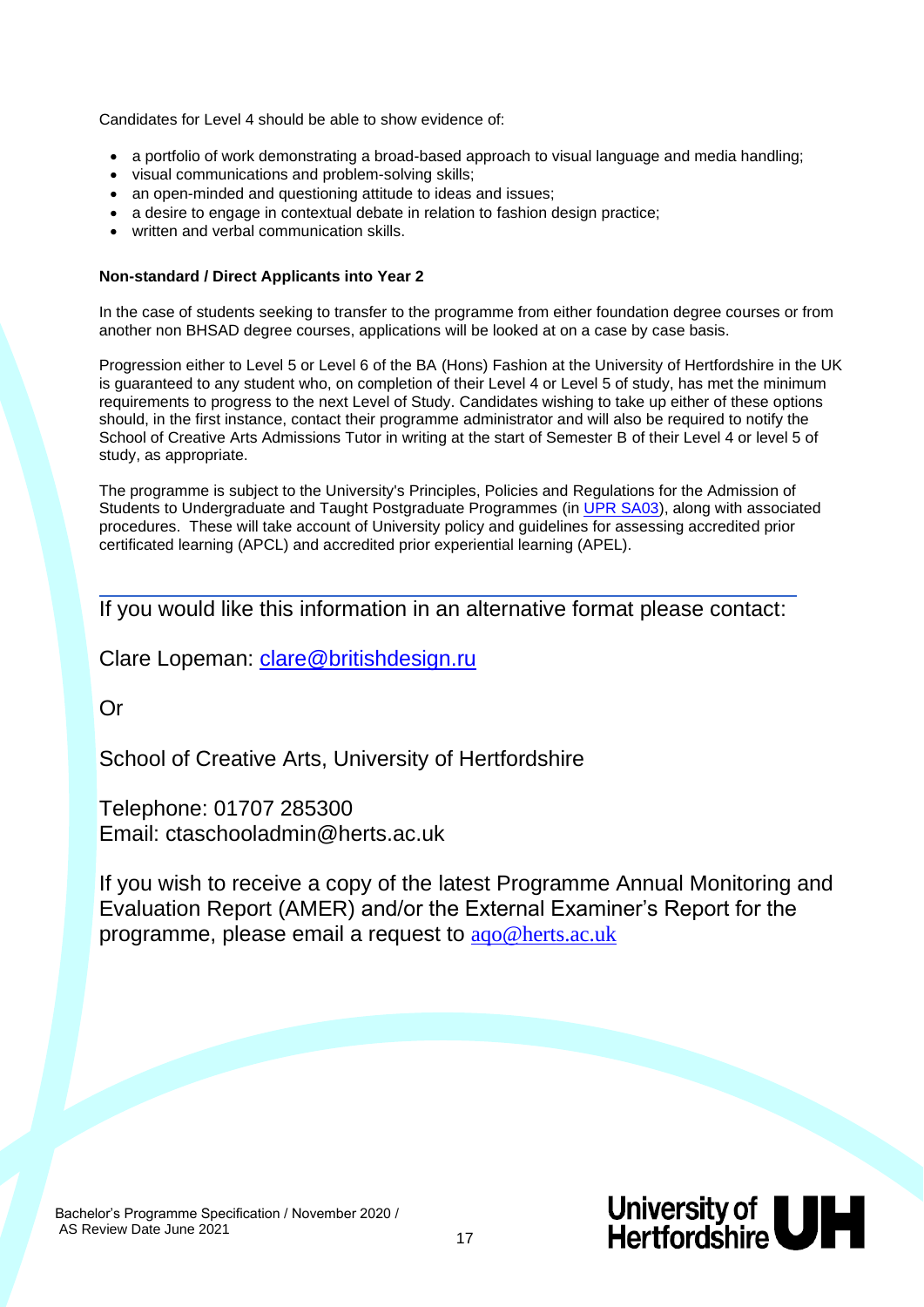### **BA (Hons) Fashion Design**

### Table 2: Development of Intended Programme Learning Outcomes in the Constituent Modules

This map identifies where the programme learning outcomes are assessed in the constituent modules. It provides (i) an aid to academic staff in understanding how individual modules contribute to the programme aims (ii) a checklist for quality control purposes and (iii) a means to help students monitor their own learning, personal and professional development as the programme progresses.

|         |                                                                              |                | Programme Learning Outcomes (as identified in section 1 and the following pages) |                              |                |           |           |    |           |                                      |           |   |                     |       |          |          |                |
|---------|------------------------------------------------------------------------------|----------------|----------------------------------------------------------------------------------|------------------------------|----------------|-----------|-----------|----|-----------|--------------------------------------|-----------|---|---------------------|-------|----------|----------|----------------|
|         |                                                                              |                |                                                                                  | Knowledge &<br>Understanding |                |           |           |    |           | Intellectual Skills Practical Skills |           |   | Transferable Skills |       |          |          |                |
|         | Module Title                                                                 | Module<br>Code |                                                                                  | $A1$   A2                    | A <sub>3</sub> | <b>B1</b> | <b>B2</b> | B3 | <b>B4</b> | C <sub>1</sub>                       | $C2$ $C3$ |   | D <sub>1</sub>      | D2 D3 |          | D4       | D <sub>5</sub> |
|         | Fashion Design Skills 1: Introduction to Fashion Function (BHSAD)            | 4FTC1360       |                                                                                  |                              | X.             | X         |           |    |           | X                                    | X         |   |                     |       | X        |          | $\times$       |
|         | Fashion Design Fundamentals 1: Introduction to Fashion Principals<br>(BHSAD) | 4FTC1359       | X                                                                                |                              |                |           | X         | X  |           | $\times$                             | X         | X | X                   |       |          | X        |                |
|         | C&Cs L4: Fashion (BHSAD)                                                     | 4FTC1362       | X                                                                                |                              |                | X         |           |    | X         |                                      |           |   |                     |       | X        |          |                |
|         | Fashion Design Studio 1: Introduction to Fashion Application (BHSAD)         | 4FTC1361       | X                                                                                |                              |                | X         |           | X  |           |                                      | X         |   |                     |       | X.       | $\times$ |                |
|         | Fashion Design Skills 2: Fashion Function (BHSAD)                            | 5FTC1349       | X                                                                                |                              | X              |           |           |    | $\times$  | $\times$                             |           | X |                     | X     | X        |          | $\times$       |
| Level 4 | Fashion Design Fundamentals 2: Fashion Principals (BHSAD)                    | 5FTC1351       |                                                                                  | $\times$                     | X              | X         | X         |    |           |                                      | X         | X |                     | X.    |          |          | X              |
|         | C&Cs L5: Fashion (BHSAD)                                                     | 5FTC1352       |                                                                                  |                              | X              |           | X         |    | X         |                                      |           |   | X                   |       | X        |          |                |
|         | Fashion Design Studio 2: Fashion Innovation (BHSAD)                          | 5FTC1350       |                                                                                  | X                            |                | X         |           | X  |           | X                                    | X         |   | X                   |       |          |          |                |
|         | Fashion Design: Major Project (BHSAD)                                        | 6FTC1241       |                                                                                  | X                            |                | X         | X         | X  |           | $\times$                             | X         | X | $\times$            | X     | $\times$ | X        |                |
|         | Professional Portfolio (BHSAD)                                               | 6FTC1239       |                                                                                  |                              | X              | X         |           | X  |           |                                      | X         |   |                     |       |          |          | X              |
|         | C&CS: L6 Fashion Degree Essay (BHSAD)                                        | 6FTC1240       | X                                                                                |                              |                |           | X         |    | X         |                                      | X         |   | X                   |       | X        |          |                |

**Key:** Learning Outcome which is assessed as part of the module  $\boxtimes$ 

Bachelor's Programme Specification / November 2020 / AS Review Date June 2021

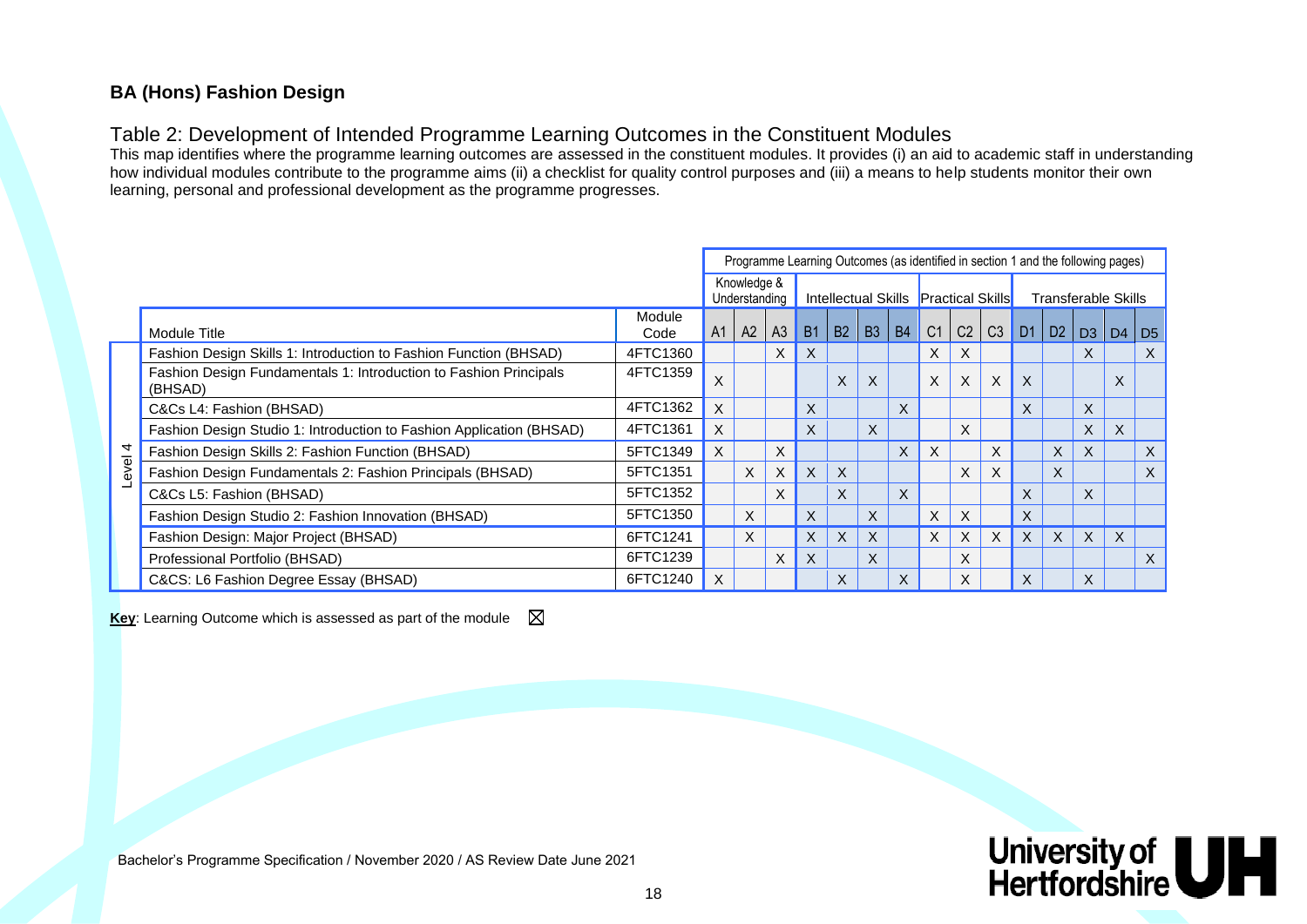#### **KEY TO PROGRAMME LEARNING OUTCOMES**

#### **Knowledge and Understanding Intellectual Skills**

contemporary commercial fashion.

and communication of design ideas in fashion.

- A1. Demonstrate an awareness of the critical, contextual, historical, conceptual and ethical dimensions of the student's discipline, in particular and art and design, in general.
- A2. Demonstrate knowledge and understanding of the relationship of the practitioner with stakeholders, within a professional environment.
- A3. Demonstrate knowledge and understanding of the key developments of current and emerging media and technologies and of inter- and multi-disciplinary approaches.

C1. Begin to employ appropriate materials, techniques and methods in relation to

C2. Demonstrate relevant levels of professional competence in the realisation, presentation

- B1. Generate ideas, concepts, proposals, solutions or arguments independently and/or collaboratively as self-initiated activity and/or in response to set briefs.
- B2. Foster inquiry, critical thinking and curiosity in the processes of observation, investigation, speculative inquiry, visualisation and/or making.
- B3. Analyse information and experiences and formulate independent judgements articulating reasoned arguments.
- B4. Navigate, select, retrieve, evaluate, manipulate and manage information from a variety of sources.

#### **Practical Skills Transferable Skills**

- D1. Manage and make appropriate use of intention, process, outcome, context and the methods of dissemination.
- D2. Be resourceful and entrepreneurial.
- C3. Make aesthetic and functional judgements in the realisation of design ideas. D3. Study independently, set goals, manage workloads and meet deadlines.

D4. Interact effectively with others, for example through collaboration, collective endeavour and negotiation.

D5. Communicate and present ideas and work to audiences in a range of situations.

Bachelor's Programme Specification / November 2020 / AS Review Date June 2021

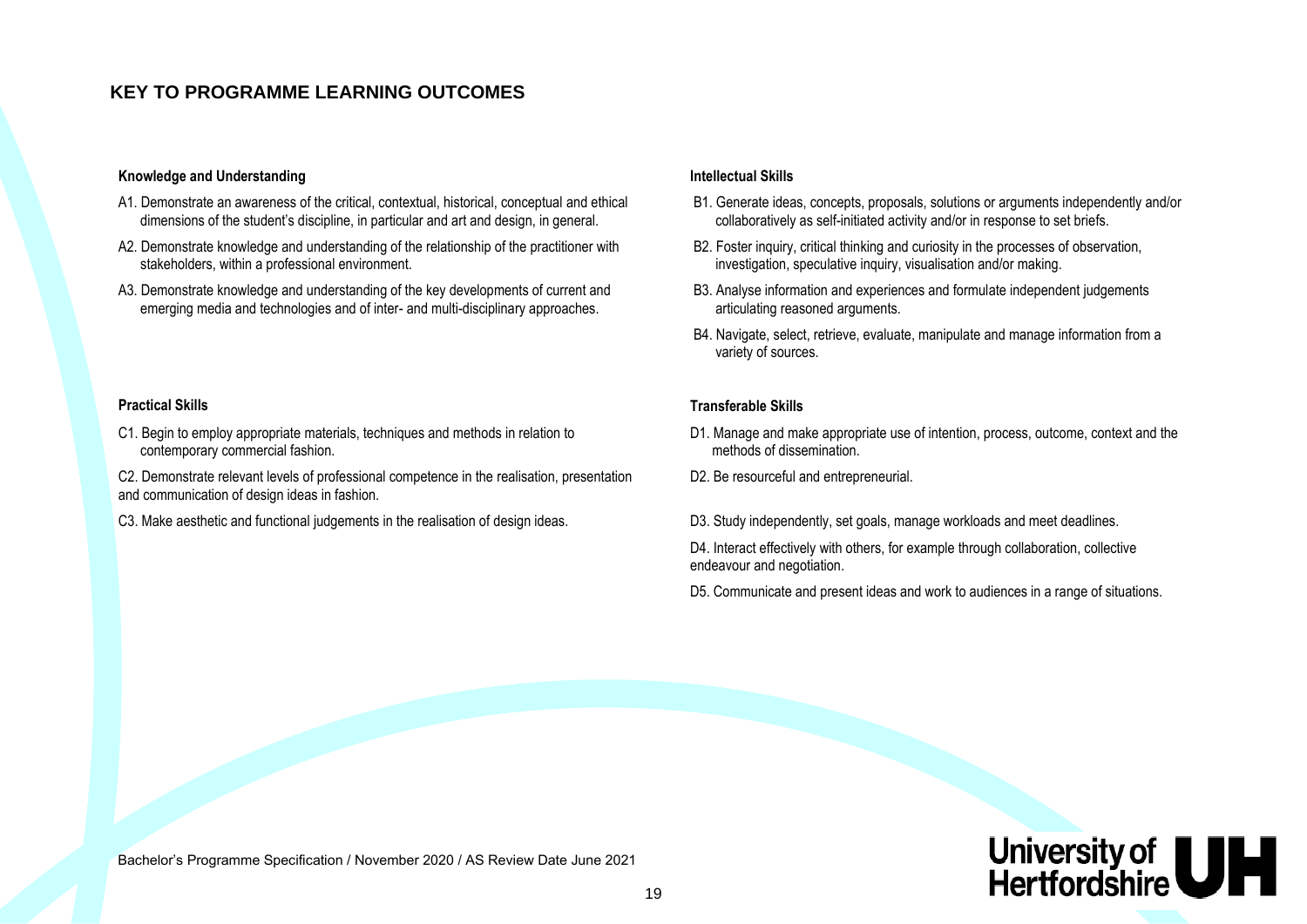### Section 2

#### Programme management

**Relevant QAA subject benchmarking statements Type of programme** Undergraduate<br>
Date of validation/last periodic review May 21 **Date of validation/last periodic review** May 21<br> **Date of production/last revision of PS** June 2021 Date of production/ last revision of PS<br>Relevant to level/cohort **Relevant to level/cohort**<br> **Administrative School**<br> **Administrative School**<br> **Administrative School** 

Art and Design

**School of Creative Arts** 

#### Table 3 Course structure

| Course details |                                          |              |
|----------------|------------------------------------------|--------------|
| Course code    | Course description                       | <b>HECOS</b> |
| CTBRFAD        | BA (Hons) Fashion Design (BHSAD, Moscow) | 100078       |

 Bachelor's Programme Specification / November 2020 / AS Review Date June 2021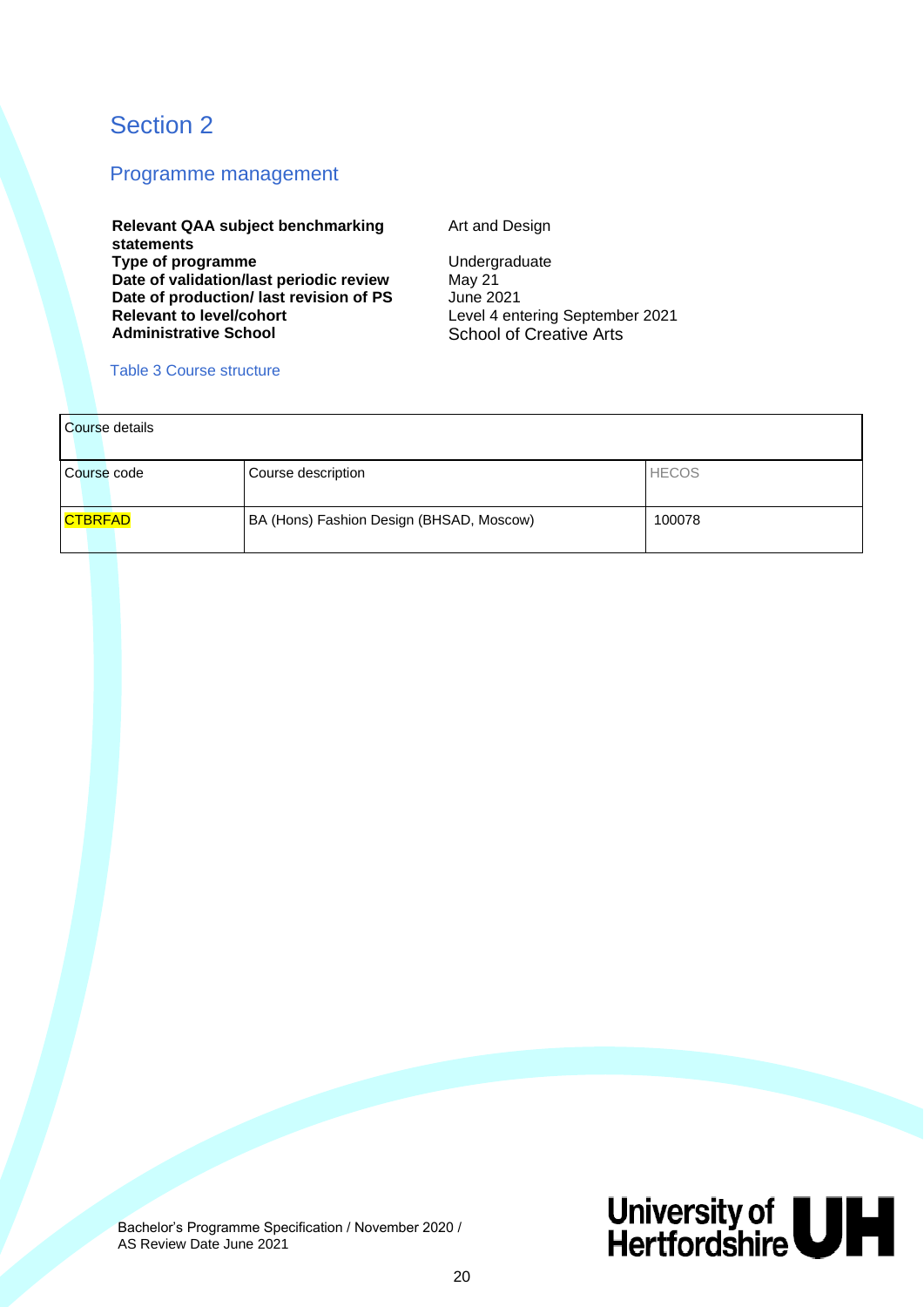#### Table 4: Transitional Arrangements

The new programme will roll out to Level 4 only in September/October 2018, followed by Level 5 in September/October 2019 and Level 6 in September/October 2020.

#### **REPEATING/RESTING STUDENTS**

#### **Academic Year 2018-2019**

All current (2017/18) level 4 modules will remain 'open' during the academic year 2018-19.

Level 5 students who are repeating Level 4 modules:

| Module that has been<br><b>Failed/returning to</b>                                   | <b>Module that student is</b><br>enrolled on to Repeat                  | <b>Activity</b>                                                                                                                                                                                                                                                                                                                                                                                                                                                                                                                                                                                                           |  |  |  |  |  |
|--------------------------------------------------------------------------------------|-------------------------------------------------------------------------|---------------------------------------------------------------------------------------------------------------------------------------------------------------------------------------------------------------------------------------------------------------------------------------------------------------------------------------------------------------------------------------------------------------------------------------------------------------------------------------------------------------------------------------------------------------------------------------------------------------------------|--|--|--|--|--|
| Design Studio 1: Fashion<br>Process - 4FTC1057<br>(15 credits)                       | Design Studio 1: Fashion<br>Process - 4FTC1057                          | The student(s) will study alongside Level<br>4 students enrolled on Fashion Design<br>Fundamentals 1: Introduction to Fashion<br>Principles - 4FTC1359. They will study<br>on selected assignments or a smaller<br>assignment and be given appropriate<br>workshops, classes from this module to<br>the value of 15 credits during semester A<br>only.                                                                                                                                                                                                                                                                    |  |  |  |  |  |
| Studio Skills 1: Technical<br>Design and<br>Communication -<br>4FTC1056 (45 credits) | Studio Skills 1: Technical<br>Design and<br>Communication -<br>4FTC1056 | The student(s) will study alongside Level<br>4 students enrolled on Fashion Design<br>Skills 1: Introduction to Fashion Function<br>-4FTC1360 completing all the learning<br>to the value of 30 credits (entire module).<br>The student(s) will also study alongside<br>students enrolled on Fashion Design<br>Studio 1: Introduction to Fashion<br>Application - 4FTC1361. They will study<br>on selected assignments or a smaller<br>assignment and be given appropriate<br>workshops, classes from this module to<br>the value of 15 credits during semester A<br>only.                                                |  |  |  |  |  |
| Design Studio 2: Fashion<br>Realisation - 4FTC1055<br>(30 credits)                   | Design Studio 2: Fashion<br>Realisation - 4FTC1055                      | The student(s) will work alongside Level<br>4 students enrolled on Fashion Design<br>Studio 1: Introduction to Fashion<br>Application - 4FTC1361. They will be<br>given appropriate workshops, classes<br>from this module to the value of 15<br>credits during semester B only. They will<br>also study alongside students enrolled<br>on Fashion Design Fundamentals 1:<br>Introduction to Fashion Principles -<br>4FTC1359. They will study on selected<br>assignments or a smaller assignment<br>and be given appropriate workshops,<br>classes from this module to the value of<br>15 credits during semester B only |  |  |  |  |  |

 Bachelor's Programme Specification / November 2020 / AS Review Date June 2021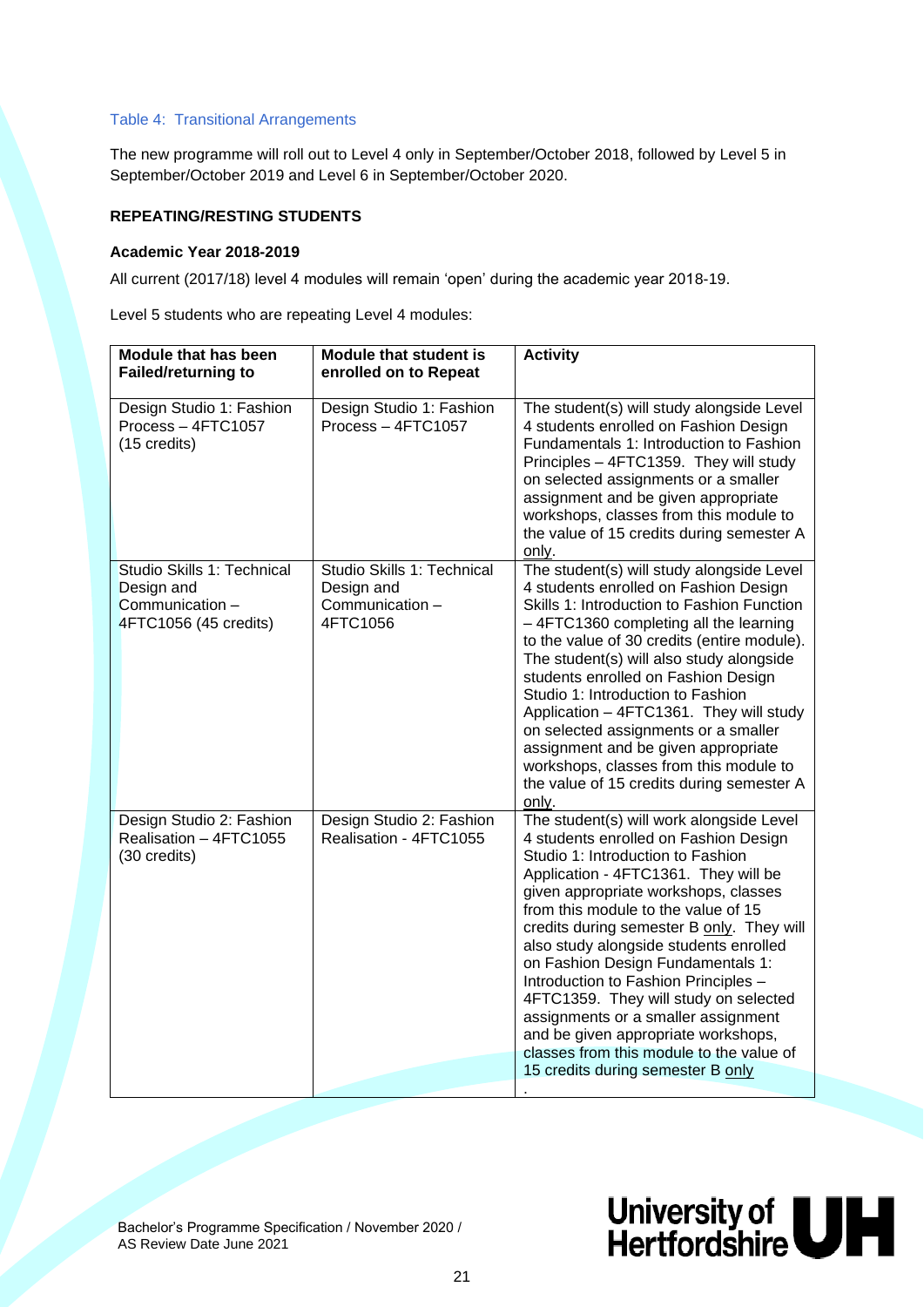| Module that has been<br><b>Failed/returning to</b> | <b>Module that student is</b><br>enrolled on to Repeat | <b>Activity</b>                                                                                                                                                                                                 |
|----------------------------------------------------|--------------------------------------------------------|-----------------------------------------------------------------------------------------------------------------------------------------------------------------------------------------------------------------|
| C&CS L4 Fashion -<br>4FTC1146 (30 credits)         | C&CS L4 Fashion -<br>4FTC1146                          | The student(s) will study alongside Level<br>4 students enrolled on C&CS L4 Fashion<br>-4FTC1362 and be given appropriate<br>workshops, classes from this module to<br>the value of 30 credits (entire module). |

#### **Academic Year 2019-2020**

All current (2017/18) level 5 modules will remain 'open' during the academic year 2019-20.

Level 6 students who are repeating Level 5 modules:

| <b>Module that has been</b><br><b>Failed/returning to</b>                                     | Module that student is<br>enrolled on to Repeat                               | <b>Activity</b>                                                                                                                                                                                                                                                                                                                                              |
|-----------------------------------------------------------------------------------------------|-------------------------------------------------------------------------------|--------------------------------------------------------------------------------------------------------------------------------------------------------------------------------------------------------------------------------------------------------------------------------------------------------------------------------------------------------------|
| Design Practice 1:<br><b>Commercial Process and</b><br>Realisation - 5FTC1064<br>(45 credits) | Design Practice 1:<br><b>Commercial Process and</b><br>Realisation - 5FTC1064 | The student(s) will study alongside Level<br>5 students enrolled on Fashion Design<br>Skills 2: Fashion Function - 5FTC1349,<br><b>Fashion Fundamentals 2: Fashion</b><br>Principles - 5FTC1351 and Fashion<br>Design Studio 2: Fashion Innovation -<br>5FTC1350 completing learning to the<br>value of 15 credits on each module<br>during semester A only. |
| Studio Skills 2: Fashion<br>Technologies - 5FTC1063<br>(30 credits)                           | Studio Skills 2: Fashion<br>Technologies - 5FTC1063                           | The student(s) will work alongside Level<br>5 students enrolled on Fashion Design<br>Skills 2: Fashion Function - 5FTC1349<br>and Fashion Fundamentals 2: Fashion<br>Principles - 5FTC1351 completing<br>learning to the value of 15 credits on<br>each module during semester B only.                                                                       |
| Design Practice 2: Design<br>and Communication -<br>5FTC1062 (15 credits)                     | Design Practice 2: Design<br>and Communication -<br>5FTC1062                  | Student(s) will work alongside Level 5<br>students enrolled on Fashion Studio 2:<br>Fashion Innovation - 5FTC1350 and be<br>given appropriate workshops, classes<br>from this module to the value of 15<br>credits during semester B only.                                                                                                                   |
| C&CS L5 Fashion -<br>5FTC1160 (30 credits)                                                    | C&CS L5 Fashion -<br>5FTC1160                                                 | Student(s) will work alongside Level 5<br>students enrolled on C&CS: L5 Fashion<br>- 5FTC1352 and be given appropriate<br>workshops, classes from this module to<br>the value of 30 credits (entire module).                                                                                                                                                 |

 Bachelor's Programme Specification / November 2020 / AS Review Date June 2021